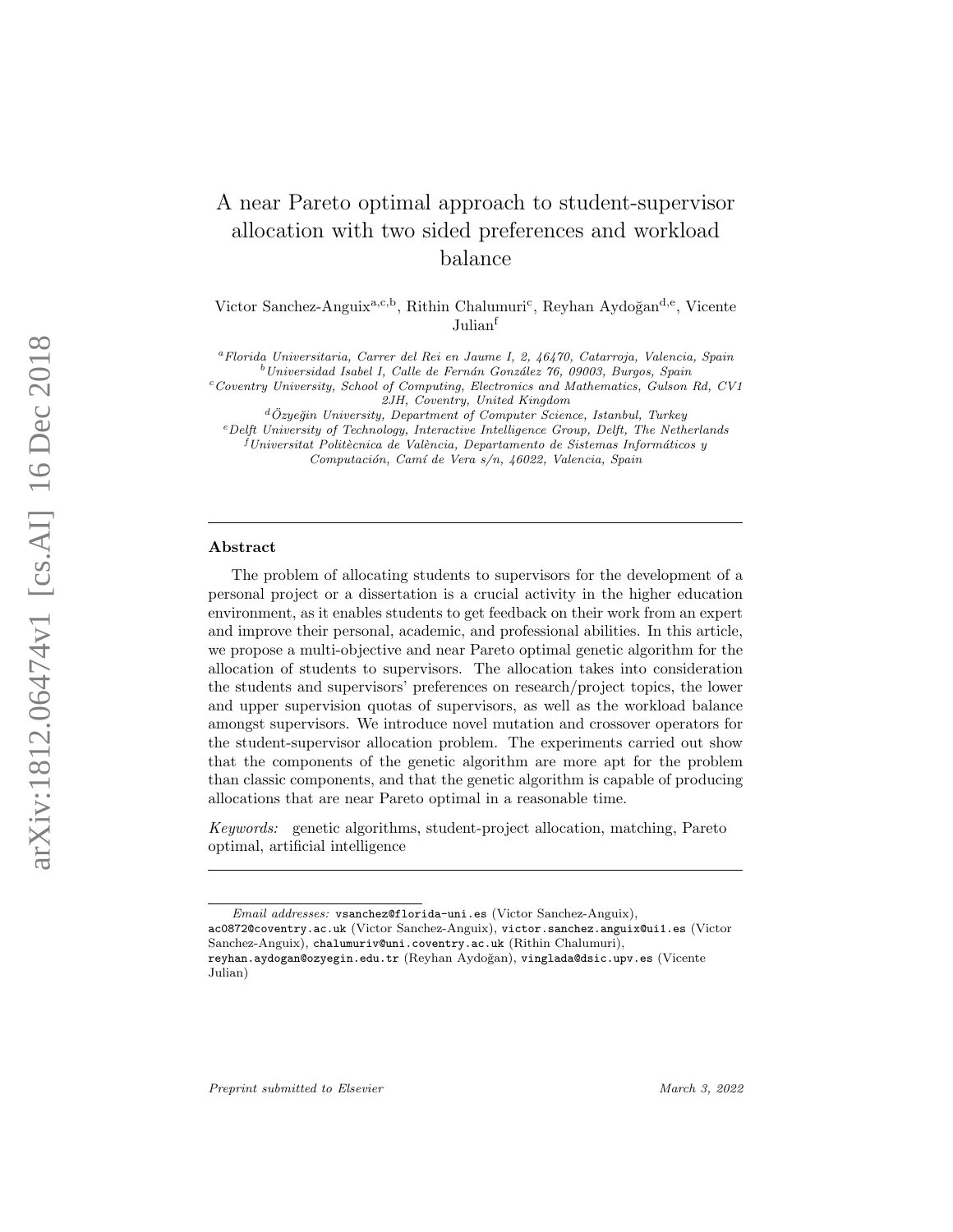# 1. Introduction

Every year in higher education (HE) institutions, students undertake individual projects that are supervised by a tutor that offers academic advice and guidance, either as an undergraduate or master dissertation, as part of their coursework, or simply as a summer research project. Students are usually allocated to supervisors for their projects by means of a centralized human decision maker or by means of interactions between students and staff members. The decision makers have to take into consideration the preferences of both students and supervisors with respect to the conduct of the project, as well as departmental constraints such as minimum and maximum levels of workload (in terms of supervision) for each supervisor. This situation results in an extremely time consuming process, and a suboptimal allocation due to a large and complex search space faced by human decision makers. Automating this process by applying artificial intelligence techniques may enhance the process in terms of satisfaction and performance of students with these individual projects.

In this article, we present a genetic algorithm for matching students to supervisors according to both students' and supervisors' preferences and the constraints of the department. The rationale behind this problem is matching an appropriate student with a supervisor for the development of an individual project. The problem of matching students to supervisors, or students to projects [\[1,](#page-31-0) [2,](#page-31-1) [3,](#page-31-2) [4,](#page-32-0) [5,](#page-32-1) [6,](#page-32-2) [7,](#page-32-3) [8,](#page-32-4) [9,](#page-32-5) [10,](#page-32-6) [11,](#page-32-7) [12,](#page-32-8) [13\]](#page-32-9), is a subclass of the wider problem of matching between two sets, one of the most studied fields in computer science due to its applications to a wide range of domains such as the hospital/residents (HR) or the college admission (CA) problem [\[14,](#page-32-10) [15,](#page-32-11) [16\]](#page-32-12). Particularly, the student-supervisor allocation problem solved in this article can be considered as an instance of the CA problem with lower and upper quotas, where the colleges are the supervisors, both colleges and students (i.e., supervisors and students in our case) have some representation of preferences on each other for the conduct of a project, and the minimum and maximum quotas are the minimum and maximum number of students to be supervised by staff members. In this situation, it has been shown that there is no guarantee for a stable allocation to exist  $<sup>1</sup>$  $<sup>1</sup>$  $<sup>1</sup>$  and even looking for a near-stable allocation is a NP-hard</sup> complex problem [\[15,](#page-32-11) [16\]](#page-32-12).

In order to tackle the complexity mentioned above, in this article we propose a multi-objective and Pareto optimal genetic algorithm (GA). The main highlights of the GA proposed in this article are: (i) it takes into consideration both the preferences of the students and the supervisors with respect to type of project to undertake/supervise; (ii) it considers the constraints on the individual minimum and maximum supervision workload of each supervisor; (iii) it aims to provide a fair and balanced allocation in terms of the workload for each supervisor; (iv) it provides multiple near-optimal solutions considering both

<span id="page-1-0"></span><sup>1</sup>Stability defined as the lack of incentive for any pair of student and college to change their current allocation in favor of one that allocates them together.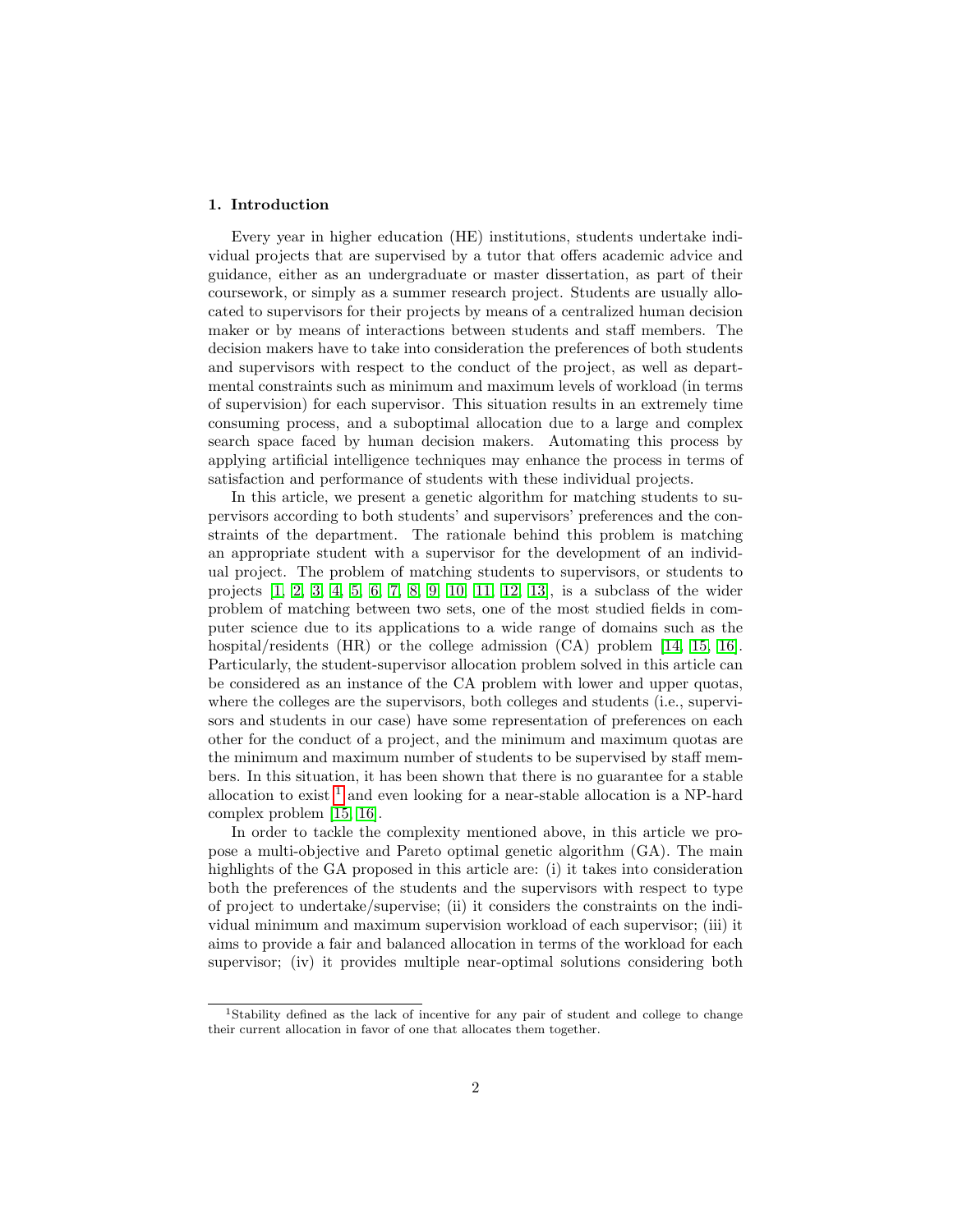the students' preferences and the preferences of the supervisors; (v) it provides multiple near Pareto optimal solutions that can be used by decision makers to trade-off between the multiple objectives optimized; (vi) and the GA employs novel mutation and crossover operators in the context of the student-supervisor allocation problem, specifically designed for allocation problems with lower and upper bound supervision quotas.

The algorithm has been tested using real preferences elicited from students and supervisors, and it has been compared with classic GA components, with the proposed operators outperforming classic ones for the problem at hand. The rest of the article is organized as follows. First, we highlight the differences between the problem tackled in this article and the work carried out by relevant studies in Section [2.](#page-2-0) Then, we elaborate on problem description in Section [3.](#page-6-0) Once the problem has been formally defined, the proposed genetic algorithm for student-supervisor allocation is explained in Section [4.](#page-11-0) Section [5](#page-20-0) provides empirical evaluation of the proposed approach. Lastly, we conclude our work with future work directions in Section [6.](#page-30-0)

# <span id="page-2-0"></span>2. Related work

The problem of allocating the students to supervisor is a one-to-many matching where we allocate only one supervisor to each student while more than one student can be assigned to a supervisor. As mentioned above, this particularity makes it similar to the college admission (CA) and the hospital/residents (HR) problem, two well-known one-to-many matching problems from the point of view of theoretical computer science. In the HR problem, each resident has a ranked list of preferences on the hospitals they may be assigned to, and hospitals also have ranked preferences on the residents they may accept. Similarly, in the CA problem, each student has ranked preferences on the colleges they may be accepted, and each college has ranked preferences on the students that they may accept. Both colleges and hospitals may accept more than one student/resident, making it a one-to-many matching.

Our student-supervisor matching problem involves a one-to-many matching where supervisors have both lower and upper supervision quotas, and both sides have preferences on each other. Biro *et al.* [\[14\]](#page-32-10) studied the problem of the CA problem with both lower and upper quotas from a theoretical perspective. Differently to our setting, the work presented in [\[14\]](#page-32-10) allows for colleges to be closed in case that their minimum acceptance quota is not reached. The authors found that, in the presence of both lower and upper quotas, there may not exist a stable matching. A matching is considered stable if for every pair of student and college not included in the matching, either the student is matched to a college that he/she prefers, or the college quota is full with applicants that the university prefers. In addition to this, determining if a stable matching exists in this setting is a NP problem. Biro et al. showed that a student oriented polynomial algorithm and a college oriented polynomial algorithm can be provided in the case that colleges are organized in nested sets and have common quotas. In our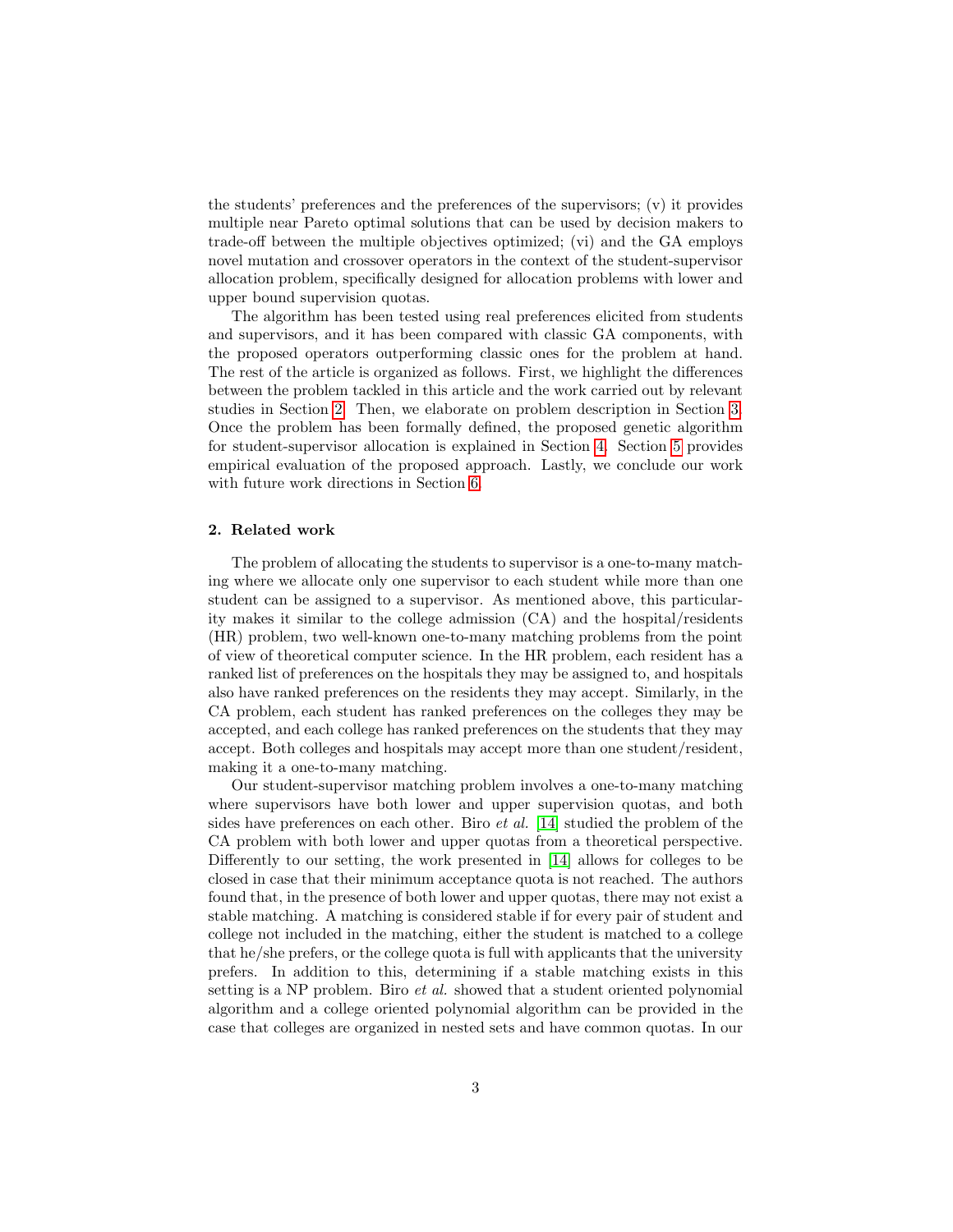work, the minimum supervision quota for each supervisor must be achieved, and all specified staff members participate in the allocation.

Later on, Hamada *et al.* [\[15,](#page-32-11) [16\]](#page-32-12) further studied the problem of matching with lower and upper quotas, focusing on scenarios where all colleges/hospitals should reach their minimum quota in the allocation. In this particular scenario, it is proved that the problem of providing a matching that is as close as possible to be stable is still a NP-hard problem, but a polynomial time algorithm approximation algorithm exists with an approximation guarantee equal to the sum of the number of hospitals and residents. This approximation may not be appropriate for large numbers of hospitals and residents or student and supervisors, as the problem faced in our proposal.

The previous findings provide the reader with some background on the complexity of the matching problem presented in this article. This complexity, and the need to appropriately tackle large problems motivated the choice of a metaheuristic instead of a global optimization technique. In the next few lines, we discuss how our present work compares to other student-project or student-supervisor allocation schemes proposed in the literature.

Anwar *et al.* [\[1\]](#page-31-0) were one of the pioneering authors in providing a computational solution to the student-project allocation problem. The article introduces two different integer programming models: one to allocate students to projects while minimizing the projects supervised by staff members, and another to maximize the students' satisfaction according to their preferences on group projects to be allocated and to be undertaken. In this setting, staff members propose a list of projects and students provide a rank of four projects to be allocated on. Both integer programming models were tested on a real dataset consisting of 60 projects, 22 staff members, and 39 students. Similarly, [\[2\]](#page-31-1) introduces the use of genetic algorithms for solving the student-project allocation problem. In their setting, students provide a ranked list with their most preferred projects, and each student is allocated a project from the provided list, with projects being carried out individually. The algorithm was tested with real data consisting of 25 students and 34 projects, and also with problems created from data provided from the OR-library [\[17\]](#page-33-0). These models only take into consideration the students preferences, but they do not consider the staff preferences with regards to projects and students and the workload of supervisors. In addition to this, they can only optimize a single objective function which precludes decision makers from trading-off between the students' and the staff preferences.

Abraham et al. [\[3\]](#page-31-2) focus on solving the student-project allocation problem from an optimal perspective. The authors assume that a list of projects is provided by staff members. The students provide a ranked list of their most preferred projects, while staff members explicitly rank students that desire to be allocated to the staff member's projects. Under this assumption, the authors provide two linear algorithms to find stable matching: one from the perspective of the students' preferences, and another from the perspective of the lecturers' preferences. While an optimal solution can be guaranteed employing these algorithms, they either provide the optimal solution for the students or the optimal solution for the staff members, but no trade-off opportunity is provided to deci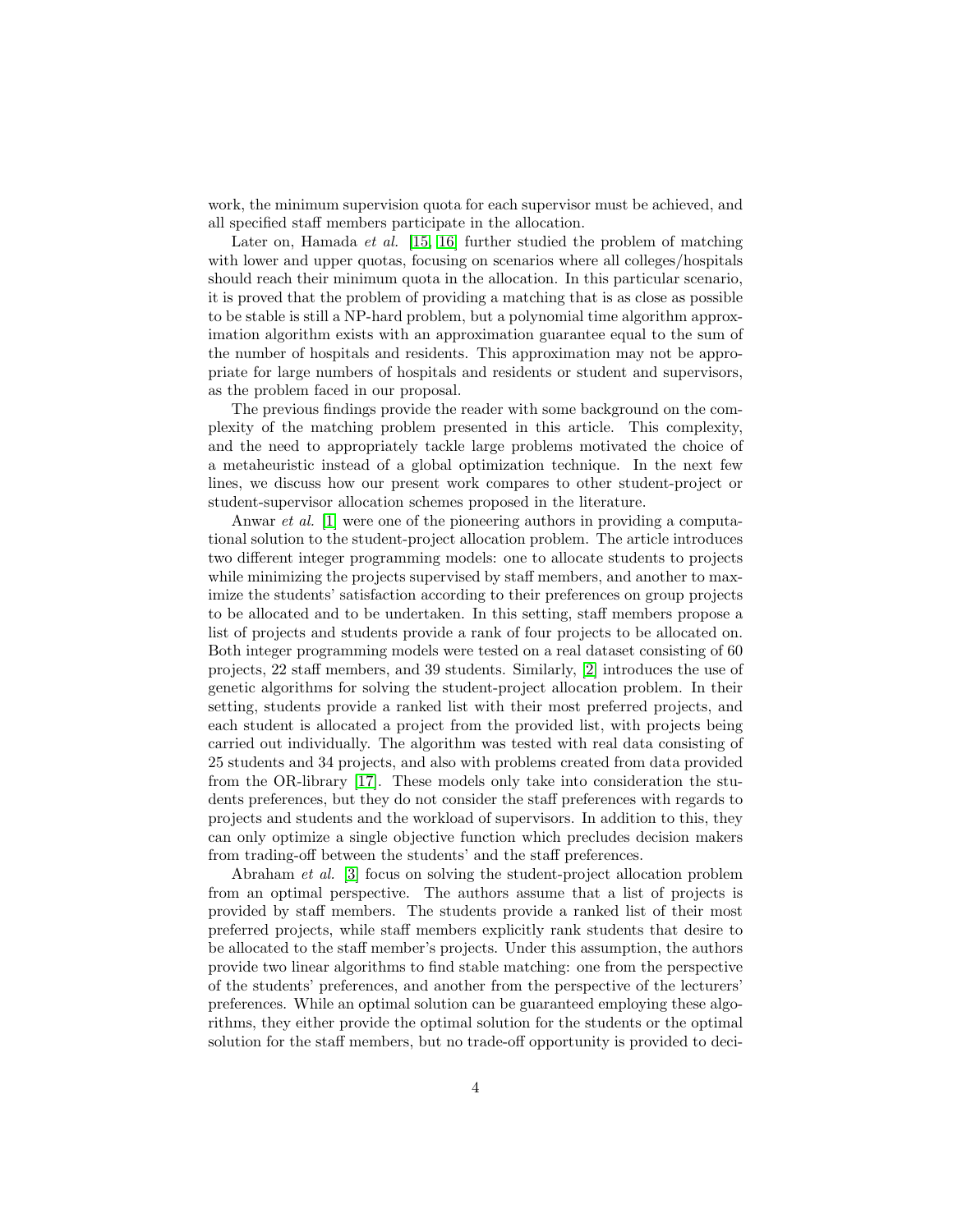sion makers. In addition to this, the algorithms do not take into consideration the workload of supervisors, with the possibility of producing unbalanced solutions. Finally, it should also be considered that supervisors explicitly rank students which may not be feasible if supervisors do not know students, or it may be unfair for students with lower marks as many will end up in the last rank positions in lecturers' preferences.

Later on, Manlove & O'Malley [\[4\]](#page-32-0) study the student-project allocation problem in a scenario where students and supervisors have preferences over a set of projects. Both projects and supervisors have capacity constraints. Under these conditions, the authors prove that stable matchings can have different cardinalities, and thus the objective is that of finding the stable matching with a maximum cardinality. Solving this problem is NP hard, but the authors provide a student oriented approximation algorithm with a performance guarantee of 2 (i.e., only guaranteeing half of the cardinality of the maximum stable matching) and polynomial complexity. Iwama et al. [\[8\]](#page-32-4) further narrowed down this bound to a range between 1.5 and 1.10. The proposed algorithms focus on optimizing the students' preferences, with no explicit consideration of the staff members' preferences, the workload of supervisors, or lower quota constraints.

Another genetic approach to the student-project allocation problem was provided by Srinivasan & Rachmawati [\[5\]](#page-32-1). The described scenario consists of students providing a ranked list of projects from a list published every year by lecturers. The problem is tackled as multiobjective optimization problem where both the preferences of the students and the departments are taken into consideration. In order to compute the preferences of the department, the academic performance of the students and the workload of supervisors/departments are taken into consideration. As mentioned, assigning projects on merit may lead to undesirable situations whereby low performing students end up in less attractive projects. In addition to this, the model does not support lower and maximum supervision quotas for lecturers. Finally, it should be highlighted that despite the fact that multiple objectives are considered, these are aggregated into a single and final objective function. This requires to compute the GA every time that the human decision maker desires to trade-off between different objectives.

The work presented on [\[6\]](#page-32-2) proposes the use of goal programming to tackle the student-project allocation as a hierarchical multiobjective problem. The maximum priority of the model is maximizing the number of allocated students, and then it attempts to maximize the students' preferences and then the academic performance of allocated students. Again, the model employs academic performance to prioritize the departments' choice, which may be discriminatory. Moreover, the model does not allow to execute trade-offs between the different objectives, and it does not guarantee any degree of optimality for each of them.

The authors in [\[7\]](#page-32-3) present an artificial immune system optimization algorithm for the student-project allocation problem. More specifically, the authors model a problem where a set of students and projects exist, and students have preferences on the projects to undertake. In their framework, students must be matched a project, and a project can be matched at most once. The authors study the performance of several mutation operators on the problem, although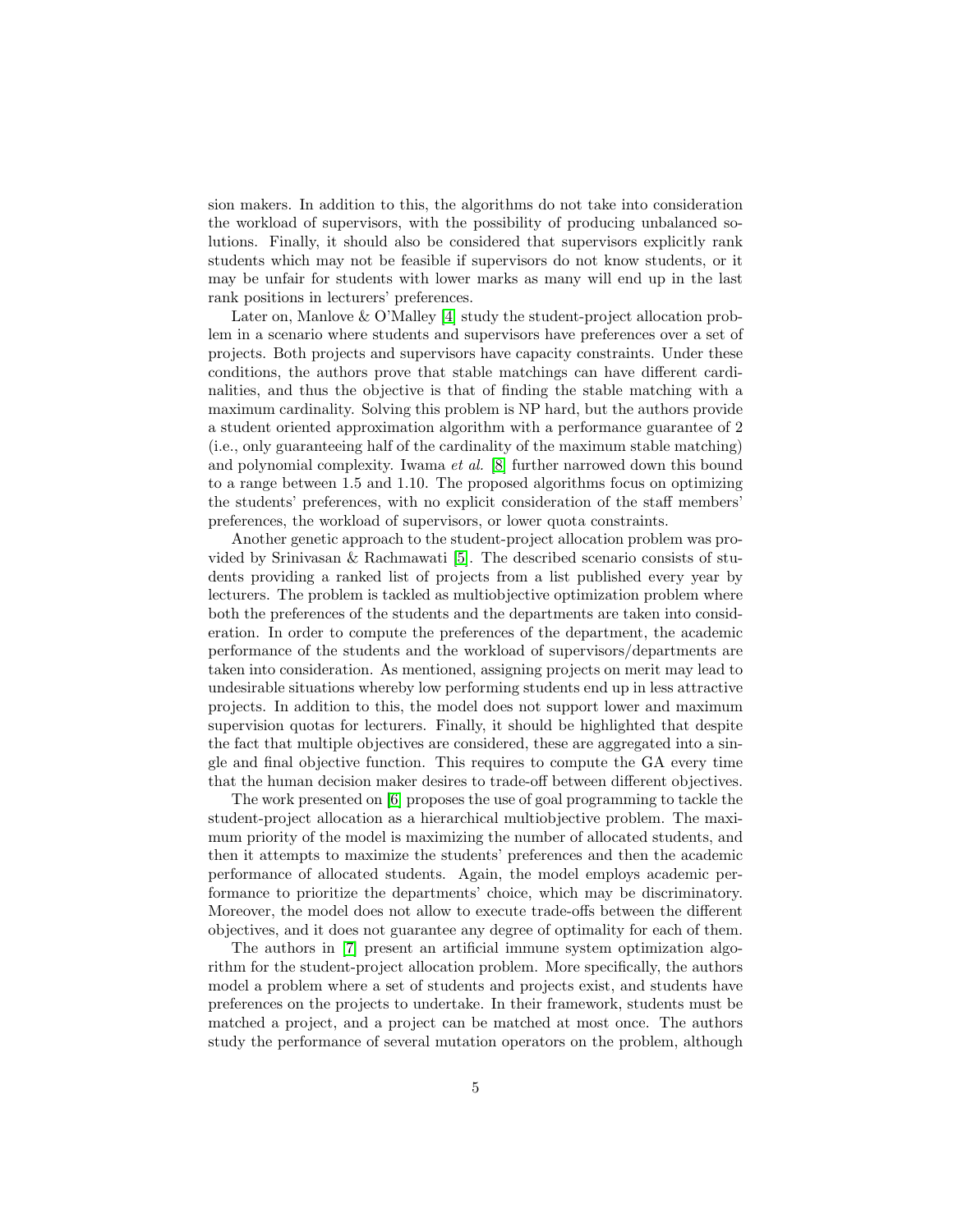they focus on swapping projects between students based on different criteria like time. As it will be appreciated, our proposed mutation operator takes into consideration both swapping (students between supervisors) and transferring operations (giving a student to another supervisor) and they consider the minimum and maximum supervision quota of each supervisor.

In [\[9\]](#page-32-5), the authors focus on solving the student-project allocation problem where only students' preferences are present, but supervisors have both lower and upper supervision quotas. In the article, the authors provide efficient algorithms that aim to provide optimal solutions in the context of a single side optimization (i.e., students' preferences). For that, their proposed algorithms guarantee finding greedy maximum matchings or generous maximum matchings. The first aims to find the largest matching in terms of the number of students allocated, and maximizing the number of students allocated their first and most preferred choices. The second aims the largest matching that minimizes the number of students allocated their least preferred choices. The work presented by the authors does not support lecturers' preferences, and thus optimizes a single objective criteria, and matchings found do not necessarily guarantee matching all of the students to projects/supervisors, something that we have considered fundamental in our present work.

Salami and Mamman propose another genetic algorithm for scenarios where students have complete preferences on supervisors, and supervisors have a maximum supervision quota [\[11\]](#page-32-7). However, there is no consideration on supervisors' preferences or the workload balance for supervisors.

In [\[13\]](#page-32-9) the authors present mixed integer programming models for solving the student-project allocation problem with one-sided preferences (i.e., students). Differently to other approaches, students apply for projects in teams and the maximum capacity of projects is defined in number of teams rather than the number of individuals. The main focus of the article consists of analyzing different fairness metrics from the point of view of the students' allocation.

Recently, Cooper and Manlove [\[12\]](#page-32-8) have revisited the problem of allocating students to projects, where both students and lecturers have preferences over each other, and lecturers and projects have upper capacity constraints. The authors have provided a 3/2-approximation algorithm capable of calculating maximum stable matchings in linear time. It should be considered that this work does not include lower quotas and neither introduces fair balancing for the supervisors' workload.

Our approach is based on students' and supervisors' preferences on project topics rather than projects. This is an advantage as it does not require lecturers to propose projects prior to the allocation and they can be negotiated with students according to their research interests. Furthermore, it does not discriminate students according to their performance as staff preferences' are based on topics rather than students. Most analyzed works only take into consideration the students' preferences [\[1,](#page-31-0) [2,](#page-31-1) [7,](#page-32-3) [9,](#page-32-5) [11,](#page-32-7) [13\]](#page-32-9), or they base the department preferences on pure academic merit/opinion [\[3,](#page-31-2) [5,](#page-32-1) [6\]](#page-32-2). We consider both the students' and the departments' preferences by adopting a multiobjective approach that provides decision makers with flexibility to trade-off between objectives as it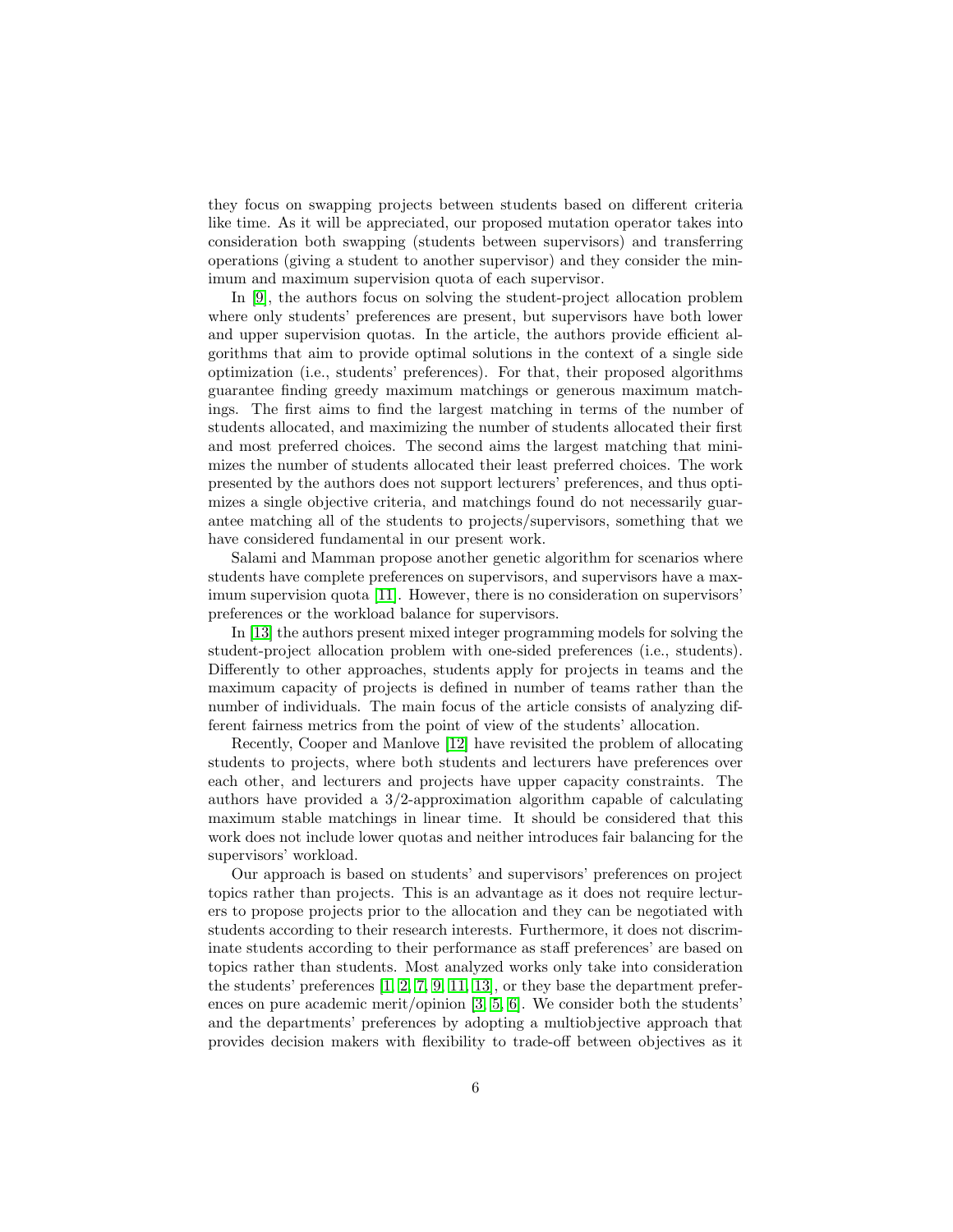estimates Pareto optimal solutions. The works analyzed in this section are either single objective (sided) [\[1,](#page-31-0) [2,](#page-31-1) [4,](#page-32-0) [7,](#page-32-3) [9,](#page-32-5) [11,](#page-32-7) [13\]](#page-32-9) or they adopt a multiobjective stance by aggregating or prioritizing objectives [\[5,](#page-32-1) [6\]](#page-32-2) or by focusing on finding efficient matchings with no lower quotas [\[4,](#page-32-0) [8,](#page-32-4) [12\]](#page-32-8). In addition to this, we aim to provide a balanced allocation that takes into consideration the workload of lecturers, a characteristic that is only present in [\[5\]](#page-32-1). Therefore, the proposed model should be more apt for the student-project allocation problem described in this article.

#### <span id="page-6-0"></span>3. Problem definition

In this section we describe the problem of allocating students to supervisors from a formal perspective. Let  $S = \{s_1, \ldots, s_n\}$  and  $\mathcal{R} = \{r_1, \ldots, r_m\}$  represent a set of students and a set of supervisors where  $n$  and  $m$  denote the number of students and number of supervisors respectively.

# 3.1. Matching definition

A matching<sup>[2](#page-6-1)</sup>  $M$  is an assignment of students to supervisors, where each student is assigned exactly one supervisor. Without loss of generality, we say that  $M(s_i)$  represents the supervisor assigned to student  $s_i$  in M, and  $M(r_j)$ represents the set of students assigned to supervisor  $r_j$  in M. Each supervisor  $r_j$ has an upper bound supervision quota  $c_{j,max}$ , which is normally established by the head of the department or school. Similarly, each supervisor  $r_i$  has a lower supervision quota  $c_{j,min}$ , set by the department or school, that determines the minimum number of students that he/she should supervise. This is the case in many higher education institutions, where supervisors have different teaching loads and therefore, they may be more or less available to supervise students' projects.

Given a matching, we say that a supervisor  $r_j$  is under-subscribed iff  $c_{j,min} \leq$  $|M(r_j)| \leq c_{j,max}$ , he/she is full iff  $|M(r_j)| = c_{j,max}$ , and he/she is oversubscribed if  $|M(r_j)| > c_{j,max}$ . We say that a matching M is feasible iff  $\forall r_j \in \mathcal{R}, c_{j,min} \leq |M(r_j)| \leq c_{j,max}$ , i.e. for every supervisor he/she is full or under-subscribed.

## 3.2. Workload definition

As mentioned in the article, we aim to consider the balance of the workload for supervisors when constructing a proper allocation with our GA. Therefore, we must provide a formal definition for what we consider workload and how to measure the balance of the workload in a matching M. The workload level of a supervisor  $r_j$  in M as  $l_j = \frac{|M(r_j)|}{C_j}$  $\frac{M(r_j)}{c_{j,max}}$ . Namely, that is the ratio of students supervised in the matching  $M$  over the maximum number of students that can

<span id="page-6-1"></span><sup>2</sup>Please note that the definition of matching employed in this paper aligns with the definition employed in the student-project allocation problem. It should be highlighted that this is different to the classic definition of matching in a graph.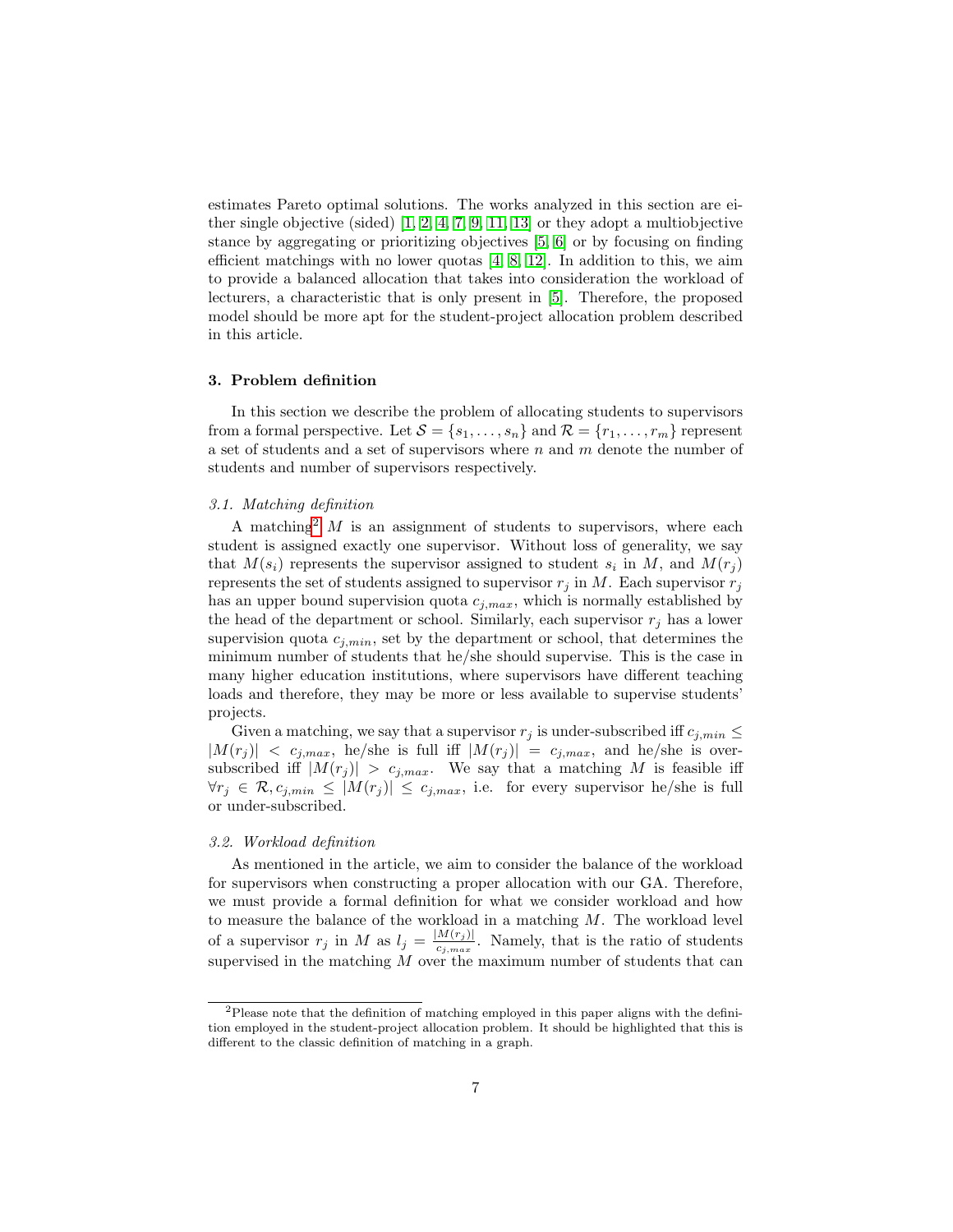be supervised by  $r_j$ . Analogously, we can define and  $\mathcal{L}_M = \{l_1, \ldots, l_m\}$  as a vector that contains the workload levels for all supervisors in the matching  $M$ , and we define  $\sigma_{\mathcal{L}_M}$  as the standard deviation of the workload levels of supervisors in the vector  $\mathcal{L}_M$ .

#### 3.3. Evaluation of a student-supervisor assignment

The first step towards evaluating the quality of a matching  $M$  is that of evaluating the individual allocation of student  $s_i$  to supervisor  $r_i$ . We define  $V_{i,j}$ , as the value given by a student  $s_i$  to being allocated a supervisor  $r_j$ , and  $V'_{j,i}$  as the value given by a supervisor  $r_j$  to being allocated a student  $s_i$ .

In this work we assume that students cannot explicitly provide a complete list of preferences for supervisors. Even if they could provide a partial list of supervisors in rank of preference, the list would be biased to the supervisors that they like or the ones that they have met. It is not possible for the students to know all of the staff members in a relatively large school or department. There are different reasons for this. Additionally, students may hesitate to specify their preferences on their supervisors/teachers directly due to academic reasons and privacy issues. However, it is easy for them to specify which topics they would like to work on more. Therefore, we consider that students are able to provide a ranked list of k topics to represent their preferences in the problem. Again, we assume that only  $k$  explicit preferences can be given as the number of potential topics may be extremely large in some areas and that may result in a too costly elicitation process. Similarly, we can state the same about supervisors. They cannot explicitly rank all of the students as they may not know them. In addition to this, by making supervisors express their preferences in terms of project topics rather than students, we avoid discrimination according to academic performance.

In order to evaluate both the students' and supervisors' preferences on topics, we assume that the topics are represented in a tree-like and hierarchical structure with a common root. In this structure, topics may be further divided into subtopics and so on, but it is always possible to relate how similar two topics are by analyzing the tree structure [\[18\]](#page-33-1). An example of this tree-like structure can be observed in Figure [1.](#page-8-0) In the example, let us assume that a student has stated that his preferred topic is kw5. Given the tree structure, one can easily compare how similar or related other keywords are based on the the number of common nodes in the tree structure. This is the case, despite the fact that the student may have not explicitly provided preferences for other keywords. We assume that each supervisor/student preferences are represented by a list of k different topics from a tree-like and hierarchical structure. A student or supervisor *i* describes his preferences with a ranked list  $\mathcal{KW}_i = \{kw_1, \ldots, kw_k\}$ of k topics where  $\forall j \leq k, kw_j \succ kw_k$ .

We consider that the similarity between a student's and a supervisor's preferences depends on two factors: the similarity of the keywords provided by both in their lists, and the position of those keywords in their ranked lists. First, we define the similarity between two keywords, and then we define the similarity between the positions occupied by two keywords in two ranked lists.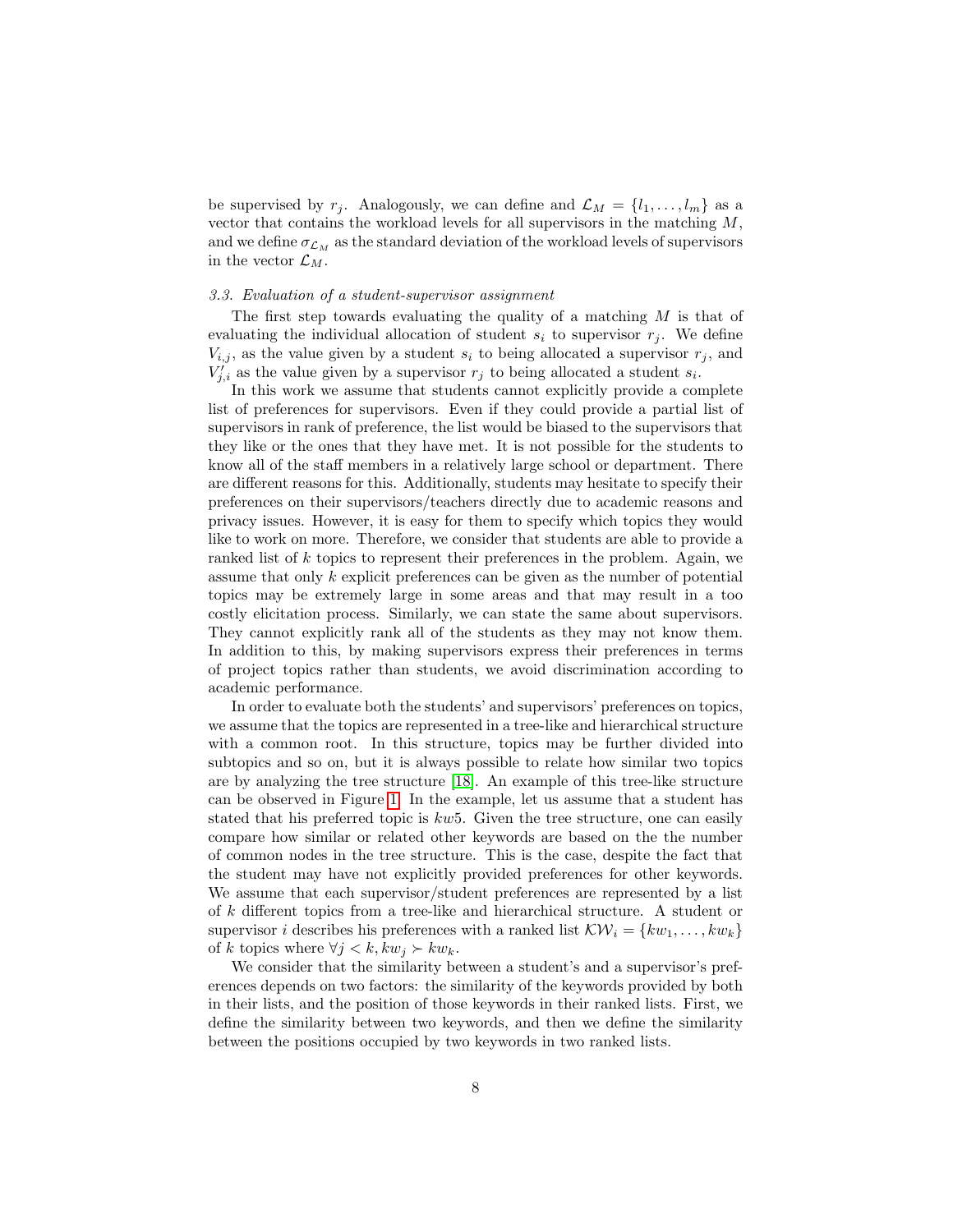<span id="page-8-0"></span>

Figure 1: Topics organized in a tree-like structure

• Keyword similarity: Let us consider that there is a tree defined by  $\mathcal{T} = (\mathcal{KW}, E)$  where  $\mathcal{KW} = \{kw_1, \ldots, kw_l\}$  is a group of l different nodes that represent topics in an area of knowledge, and  $E$  is a group of edges in the form  $(kw_i, kw_j)$  indicating that  $kw_j$  specializes the topic in  $kw_i$ . The similarity of  $kw_i$  to  $kw_i$  topics in  $\mathcal T$  is defined as:

$$
S_{\mathcal{T}}(kw_i, kw_j) = \frac{|path(kw_i, \mathcal{T}) \cap path(kw_j, \mathcal{T})|}{|path(kw_i, \mathcal{T})|}
$$
(1)

where  $path : \mathcal{KW} \times \mathcal{T} \to 2^{\mathcal{KW}}$  is a function that retrieves the path defined from the root of the tree  $\mathcal T$  to the node  $kw$  (included). As a consequence, we define the similarity of  $kw_i$  to  $kw_i$  as the number of common nodes in the path defined from the root to both topics. Please, the reader should bear in mind that this similarity metric is not symmetric, to consider the fact that more specific topics are only fully matched by topics of greater or the same specificity. Lastly, if we assume two lists of preferences  $\mathcal{KW}_i$ and  $\mathcal{KW}_j$ , and a topic  $kw_i \in \mathcal{KW}_i$ , we define its best matching topic  $kw_i^* \in \mathcal{KW}_j$  as  $\arg\max S_{\mathcal{T}}(kw_i, kw_j).$  $kw_j \in \mathcal{KW}_j$ 

• Rank similarity: We define  $S_{rnk}$  as the rank similarity between two keywords in two ranked lists of preferences  $\mathcal{KW}_i$  and  $\mathcal{KW}_i$ . This similarity metric represents the fact that the order of the topics in both the student and supervisor's preferences should matter as it denotes the degree of interest of expertise in the topic. For instance, let us assume that the topic artificial intelligence is defined as the most preferred topic for a student, and the best matching keyword in a supervisor's list is machine learning. However, this topic appears as the last in the list of preferences for the supervisor. The student should prefer matching supervisors that have a closely related topic higher in their rank of preferences as it is the most preferred topic for the student. This fact is reflected by the definition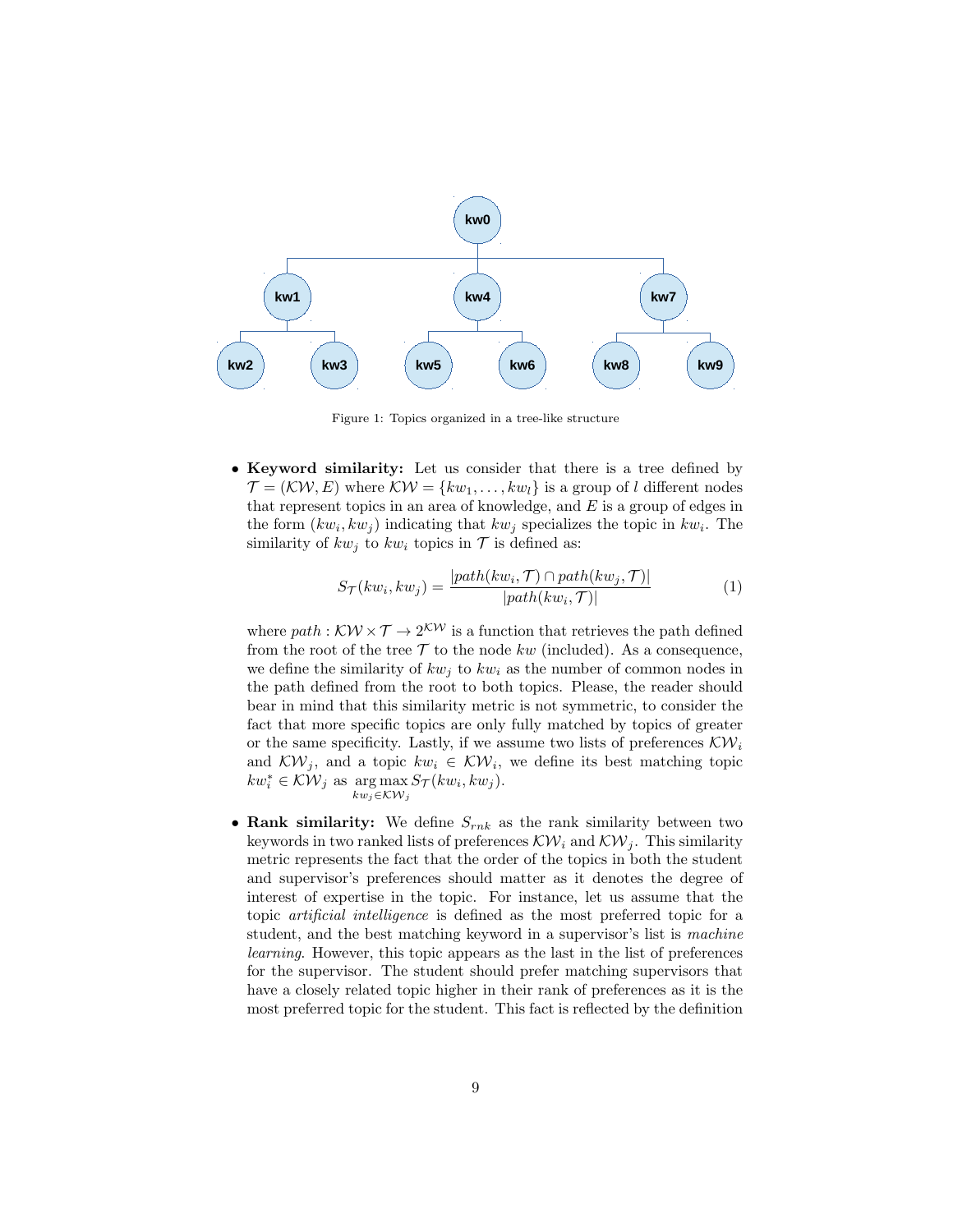of the rank similarity:

$$
S_{rnk}(kw_i, kw_j, \mathcal{KW}_i, \mathcal{KW}_j) = \frac{1}{1 + |pos(kw_i, \mathcal{KW}_i) - pos(kw_j, \mathcal{KW}_j)|} \tag{2}
$$

where the function pos returns the position of a keyword in a ranked list of preferences, with lower positions representing choices higher in rank. This similarity metric reflects the fact that the positions of the keyword and best matching keyword in both supervisors and students is important.

From this point on, we define the evaluation given by a student  $s_i$  to a supervisor  $r_j$ :  $V_{i,j}$ . The evaluation given by  $s_i$  to  $r_j$  is defined as:

$$
V_{i,j} = \sum_{kw_{i,r} \in \mathcal{KW}_i} w_r \times S_{rnk}(kw_{i,r}, kw_{i,r}^*, \mathcal{KW}_i, \mathcal{KW}_j) \times S_{\mathcal{T}}(kw_{i,r}, kw_{i,r}^*) \tag{3}
$$

where, as mentioned, we define  $kw_{i,r}^* \in \mathcal{KW}_j$  as the best matching topic to  $kw_i$ , and  $w_r$  is a weight indicating the importance of matching the r-th most important preference for the student. This way, we take into consideration that students may prefer to be matched according to their most preferred topic rather than topics further down in their ranked list of preferences. It should be highlighted that the evaluation given by a supervisor  $r_j$  to the student  $s_i$ ,  $V'_{j,i}$ , can be defined in an analogous way.

#### 3.4. Optimization problem

As we have mentioned in the previous section, in this article we consider both the preferences of the students and supervisors. This means that there are two objectives to be maximized and this is a multi-objective optimization problem. We describe this optimization problem first from the point of view of students and then from the point of view of the supervisors.

#### 3.4.1. Optimization: Student perspective

From the point of view of the students, the optimization problem is to maximize the overall satisfaction of the students from their assigned supervisors. Next, we define the associated optimization problem:

$$
\max \frac{1}{|\mathcal{S}|} \sum_{s_i \in \mathcal{S}} \sum_{r_j \in \mathcal{R}} x_{i,j} \times V_{i,j}
$$
\nsubject to\n
$$
\forall r_j \in \mathcal{R}, c_{j,min} \leq \sum_{s_i \in \mathcal{S}} x_{i,j} \leq c_{j,max}
$$
\n
$$
\forall s_i \in \mathcal{S}, \sum_{r_j \in \mathcal{R}} x_{i,j} = 1
$$
\n
$$
0 \leq x_{i,j} \leq 1
$$
\n(4)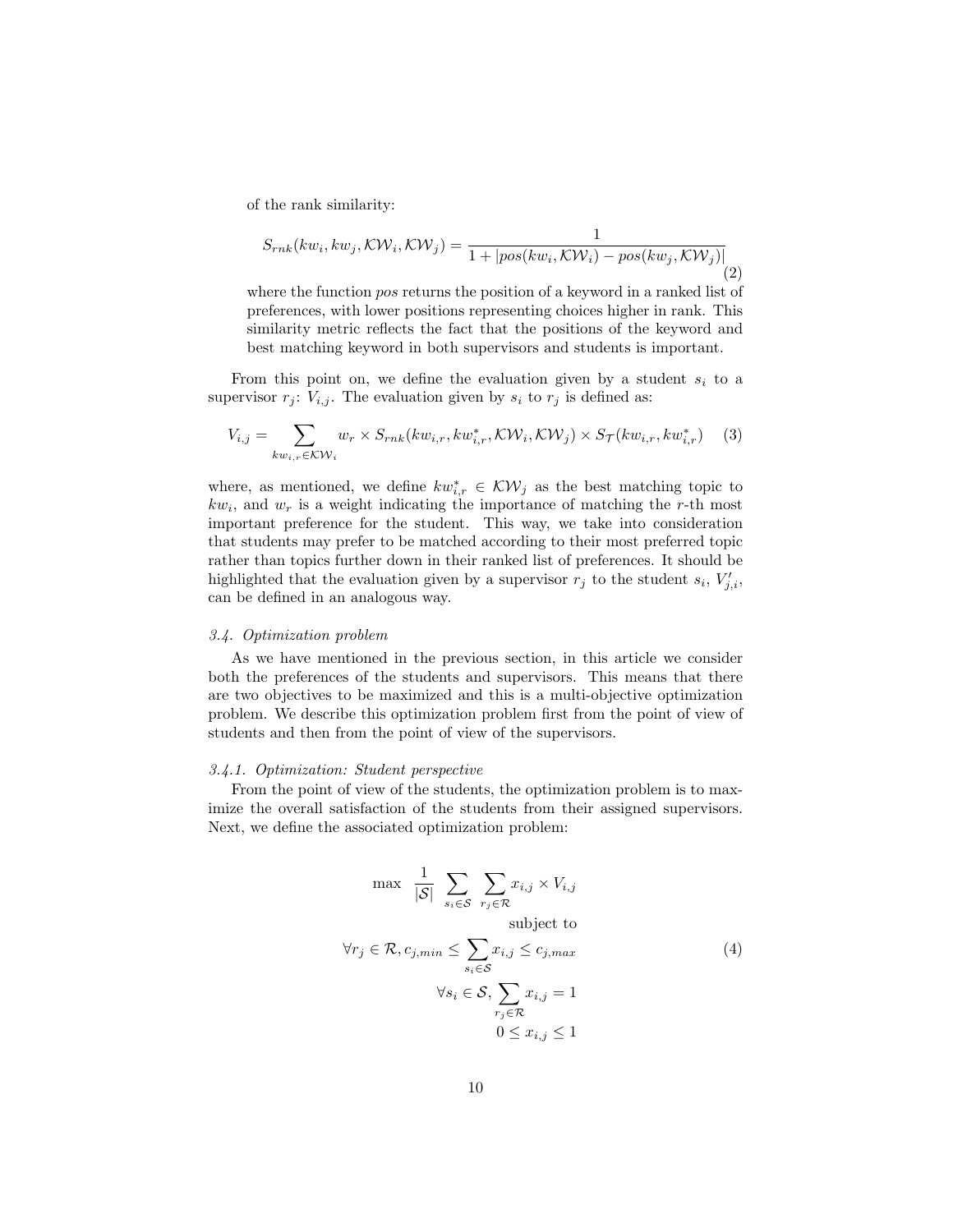where  $x_{i,j}$  is a binary variable that indicates if the student  $s_i$  has been allocated to supervisor  $r_j$  in matching M. The optimization function, which we aim to maximize, is defined as the mean of the valuation given by students for their assigned supervisors in matching  $M$ . The first constraint forces the optimization problem to find a solution where no supervisor  $r_i$  is over his/her upper bound supervision quota  $c_{j,max}$ , and that a minimum of  $c_{j,min}$  students are allocated to  $r_i$ . This latter value represents situations where the department establishes a minimum supervision workload for supervisors. The next constraint forces the optimization problem to assign a student  $s_i$  to just one supervisor. Finally, the last constraint defines the domain for the binary variables.

## 3.4.2. Optimization: Supervisors' perspective

As mentioned above, the other optimization problem is defined by the interests of the supervisors. In this article, we assume that the interests of the department are (i) to make supervisors more comfortable with their work by assigning a student who is willing to work in areas related to the supervisor's expertise; (ii) and to avoid unbalanced solutions where well-known supervisors have a much higher supervision load than other staff members, as this could cause friction and envy amongst coworkers. Given these assumptions, we define the optimization problem faced by the department as follows:

$$
\max \frac{1}{(1 + \sigma_{\mathcal{L}_M})^{\alpha}} \times \frac{1}{|\mathcal{R}|} \sum_{r_j \in \mathcal{R}} \frac{1}{|M(r_j)|} \sum_{s_i \in \mathcal{S}} x_{i,j} \times V'_{j,i}
$$
\nsubject to\n
$$
\forall r_j \in \mathcal{R}, c_{j,min} \leq \sum_{s_i \in \mathcal{S}} x_{i,j} \leq c_{j,max}
$$
\n
$$
\forall s_i \in \mathcal{S}, \sum_{r_j \in \mathcal{R}} x_{i,j} = 1
$$
\n
$$
0 \leq x_{i,j} \leq 1
$$
\n(5)

The optimization problem is similar to that defined for the students. In fact, the constraints of the problem are identical to the ones defined for the student problem. The objective function evaluates the satisfaction of a supervisor as the average evaluation value given by the supervisor for the students allocated to him/her. Then, the overall satisfaction of supervisors is taken as the average satisfaction of all supervisors.

Additionally, the objective function is penalized by an external factor that depends on the standard deviation of the workload levels  $\sigma_{\mathcal{L}_M}$  in M. The greater the standard deviation, the greater becomes the penalization factor and the more is reduced the value of the objective function. As a result, given two allocations with the same value stemming from the value given by students assigned to supervisors, the optimization problem prefers solutions with a more balanced workload level. This avoids situations like the one mentioned above, where popular supervisors are highly subscribed while others have a very low workload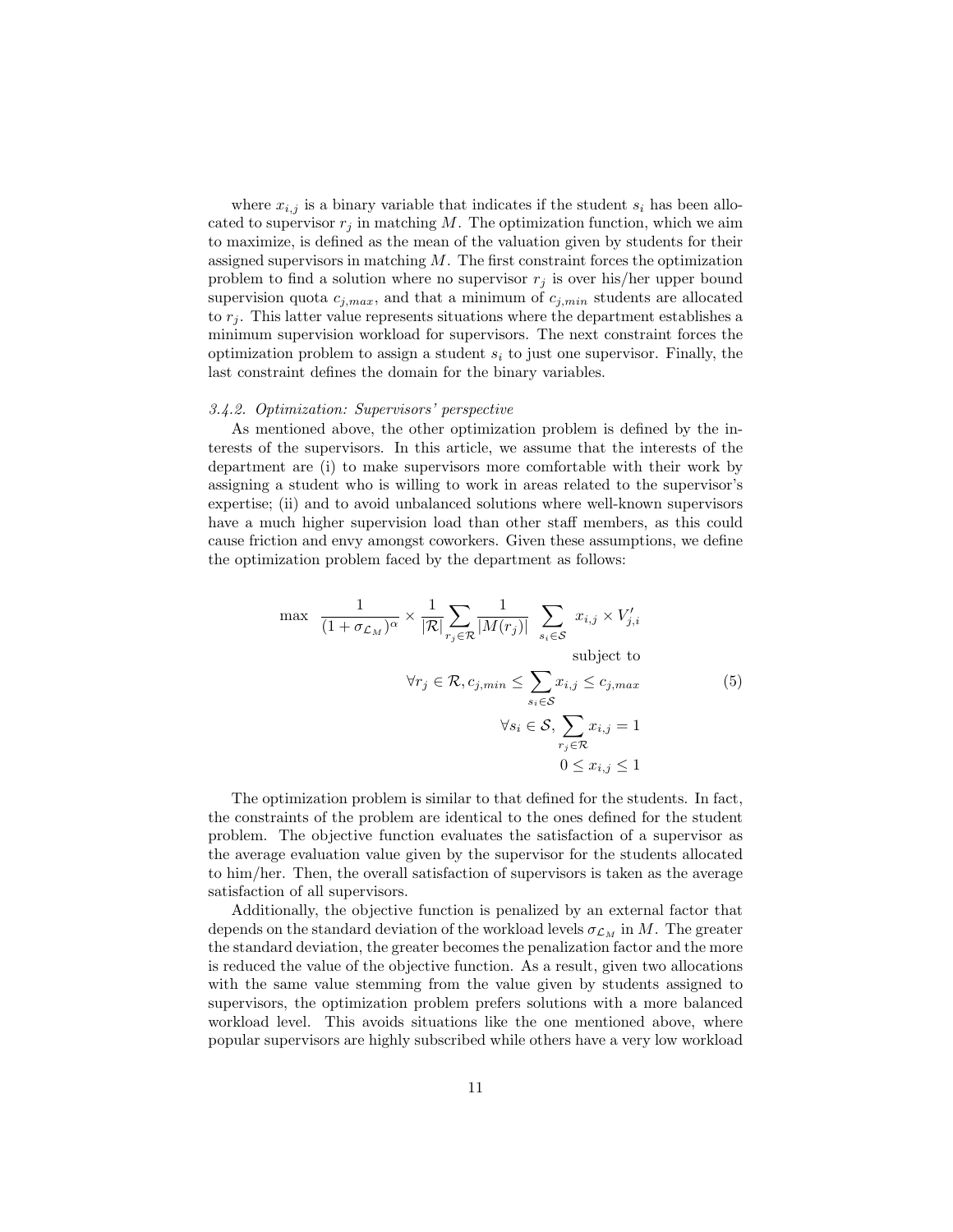level. The effect of this parameter can be further expanded by the coefficient  $\alpha$ , which should penalize allocations with a higher workload unbalance when  $\alpha > 1$ .

# <span id="page-11-0"></span>4. A Pareto optimal genetic algorithm for the student-supervisor allocation problem

Due to the ability of dealing with large search spaces and providing good solutions in a reasonable amount of time, we decide to use genetic algorithms to solve the student-supervisor allocation problem. In this section, we describe the design and implementation of the proposed genetic algorithm. In addition to this, metaheuristics tend to provide a good solution in a reasonable amount of time. Exact methods for non-linear, or even linear problems such as the one presented in Section [3](#page-6-0) are known to be costly in time for large search spaces. Thus, we select genetic algorithms as the method for solving the problem presented in this work.

As the reader may have observed, there are two different objective functions for the problem. Therefore, in this article we opt for a Pareto optimal genetic algorithm. Pareto optimal methods allow to retrieve a variety of non-dominated solutions which can later be analyzed by a decision maker to trade-off between the different objective functions. In this case, the staff entitled with the task of allocating students to supervisors can select from a wide range of allocations to better reflect the priorities of the students and the supervisors. More specifically, due to the fact that the problem is composed by just two objective functions, we employ a schema inspired by NSGA-II [\[19\]](#page-33-2), a well-known GA schema for estimating Pareto optimal solutions in multi-objective problems.

Next, we define the specific details of the proposed genetic algorithm. First, we explain how chromosome (solutions) are represented in our GA. Next, we define the main operators of the proposed GA: crossover operators, and mutation operator. Finally, we describe the selection mechanism employed and the outline of the GA.

# 4.1. Chromosome representation

For this GA, we employ a graph to represent a solution. Formally, a matching M can be represented by means of a bipartite graph  $G_M = (\mathcal{S}, \mathcal{R}, E)$  where  $E = \{(s_i, r_j) | M(s_i) = r_j\}$  is the set of edges that determine the assignment of students to supervisors (i.e., an edge is present if a student is matched to a supervisor in M).

Figure [2](#page-12-0) show an example of how an allocation of 5 students to 3 supervisors is represented by a bipartite graph. More specifically, in the example provided, the supervisor  $r_1$  supervises student  $s_3$ , supervisor  $r_2$  supervises students  $s_2$  and  $s_5$ , and supervisor  $r_3$  supervises students  $s_1$  and  $s_4$ .

In the bipartite graph  $G_M$  representing an allocation, we define the structure of the allocation as  $st_{G_M} = (|N(r_1, G_M)|, \ldots, |N(r_m, G_M)|)$  as the number of neighbors of each supervisor in the bipartite graph (i.e., the number of students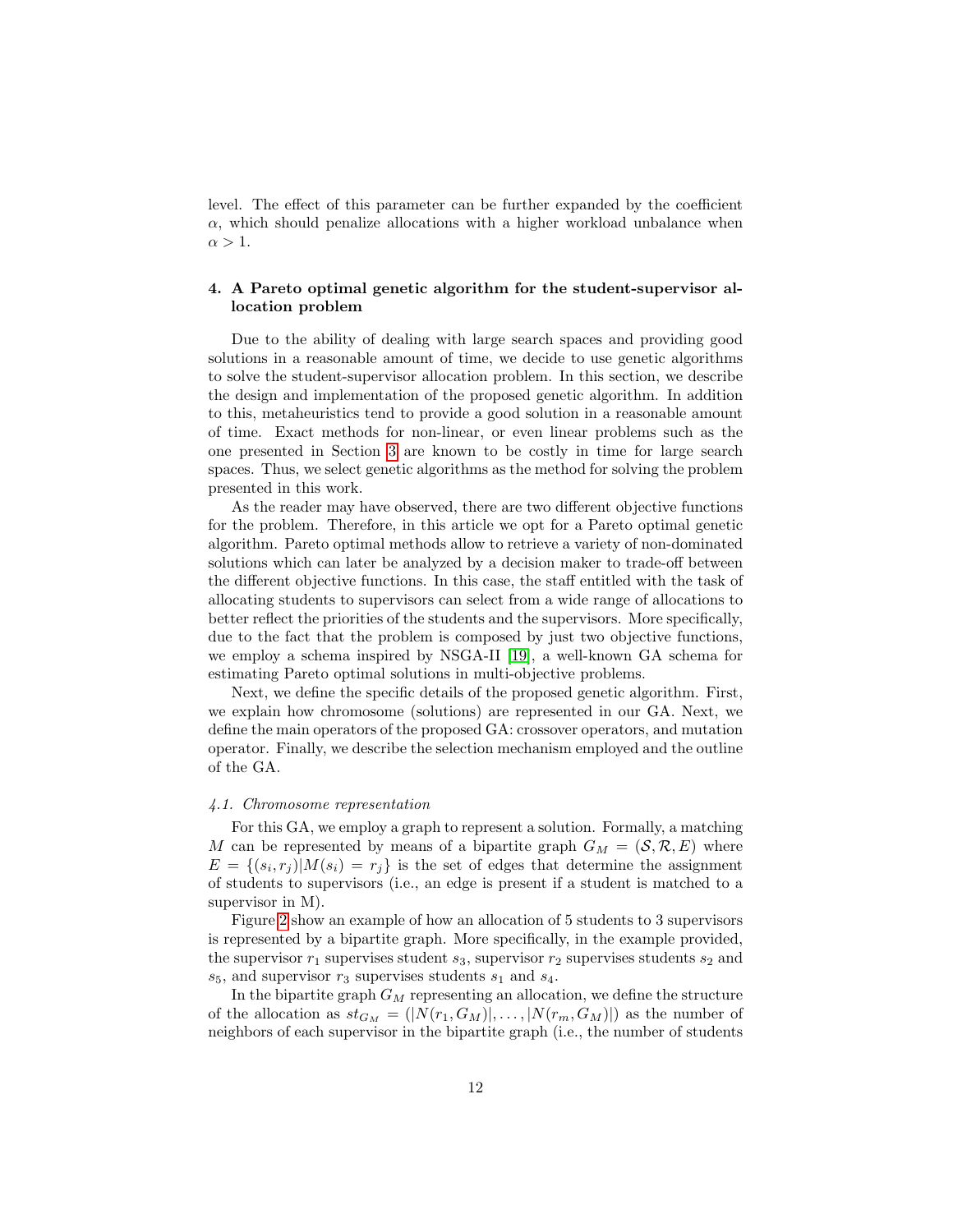<span id="page-12-0"></span>

Figure 2: An example of a matching of 5 students to 3 supervisors represented by a bipartite graph

that each supervisor supervises in the allocation). For instance, in the example in Figure [2,](#page-12-0) the structure of the allocation is  $(1,2,2)$ . As the reader may have guessed by now, the structure of the allocation is important as it is related to the workload level of the supervisors and, therefore, to the objective function of the supervisors.

#### 4.2. Mutation operator

We introduce a mutation operator in the context of the student-supervisor allocation problem that employs two actions: swap and transfer. Our swap action is inspired by the mutation operator in bin packing problems [\[20\]](#page-33-3). Similarly, the transfer action is inspired on the similar intuition proposed in [\[21\]](#page-33-4) for bin packing problems.

The mutation operator is applied over a single parent and it generates a single child. For this problem we have designed a special mutation operator that applies a series of operations on a parent allocation: swapping of students between supervisors, and transferring of a student from one supervisor to another. The former operation does not change the structure of the allocation (i.e., the workload of any supervisor), while the latter does by reducing the workload of a supervisor by one and increasing the load of another supervisor by one.

The extent to which a parent changes by a single mutation operation is defined by the mutation ratio  $p_{mt}$ , that represents the probability of mutating an edge in a graph  $G_M$ . The type of operation that is applied over an edge that is to be mutated is controlled by  $p_{sw}$ , which controls the probability of applying a swapping operation between two supervisors. An outline of the mutation operator can be found in Algorithm [1.](#page-13-0) The operator iterates over edges in the bipartite graph and attempts to perform an operation over an edge in the graph with a probability of  $p_{mt}$ . In case that a transfer operation is possible for the edge (i.e., the supervisor has more than the minimum quota established by the department), it selects a random supervisor that can take students (i.e., undersubscribed) and performs the operation with a probability of  $1 - p_{sw}$  (lines 1 to 9). Otherwise, the operation selected is a swap between supervisors (lines 10 to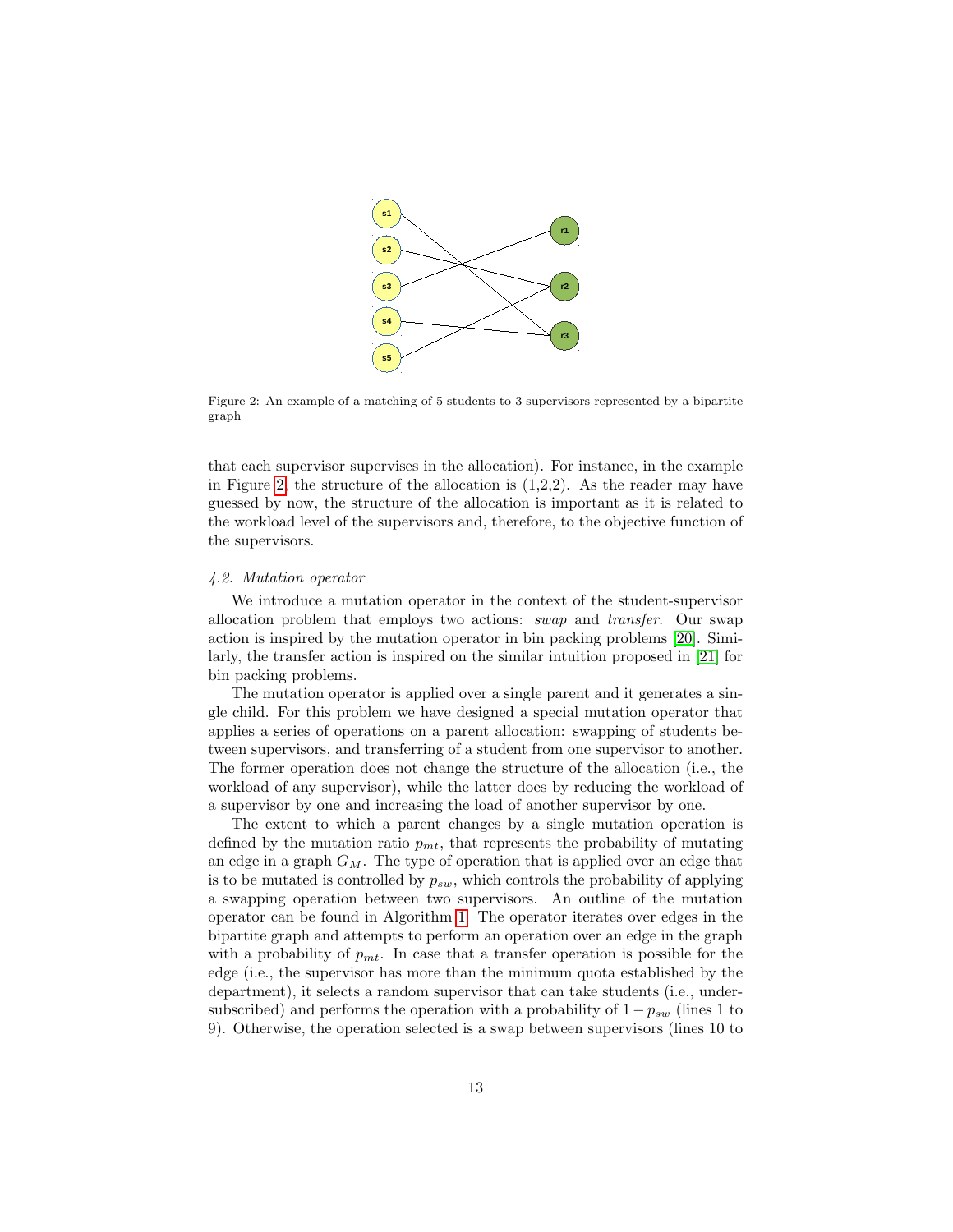15), which is always possible in feasible solution as the structure of the solution does not change.

# Algorithm 1: Outline of the mutation operator

**Input:**  $G_M = (\mathcal{S}, \mathcal{R}, E)$ : A bipartite graph representing a feasible allocation **Output:**  $G_{M'} = (\mathcal{S}, \mathcal{R}, E')$ : A new bipartite graph representing a feasible allocation  $G_{M'} = G_M;$  $\mathcal{U} =$  under-subscribed $(G_{M'})$ ; for  $(s_i, r_j) \in E'$  do if  $random() \leq p_{mt}$  then if  $random() > p_{sw} \land N(r_i, G_{M'}) > c_{i,min} \land U \neq \emptyset$  then  $/* Transfer operation */$  $r_q = random\_choice(\mathcal{U});$  $E' = (E' \cup \{(s_i, r_q)\}) - \{(s_i, r_j)\};$  $\mathcal{U} =$  under-subscribed $(G_{M'})$ ; else  $/* Swap operation * /$ ;  $r_q = random\_choice(\mathcal{R});$  $s_p = random\_choice(N(r_q, G_{M'}));$  $E' = (E' \cup \{(s_i, r_q), (s_p, r_j)\}) - \{(s_i, r_j), (s_p, r_q)\};$ end end end

## <span id="page-13-1"></span><span id="page-13-0"></span>4.3. Crossover operators

As the structure of the allocation is important for the objective function of the supervisors, we have devised two crossover operators for matching problems that preserve the allocation structure of the parents as much as possible. More specifically, these two crossover operators take two parents as input and produce a child as a result. Both operators preserve the original allocation structure of one of the parents; however, the second approach may end up adding new genetic material not present in any of the parents whereas the first one does not. As a result, the latter crossover operation may induce in additional exploration as new assignments of students to supervisors. We call the first genetic operator as the Hopcroft-Karp genetic operator as it is based on the popular algorithm to find maximum cardinality matchings in bipartite graphs [\[22\]](#page-33-5), while the second receives the name of greedy structural preservation crossover due to its greedy nature for selecting genetic material from parents. Next, we define both in detail.

# 4.3.1. Hopcroft-Karp genetic operator

As we mentioned, this crossover operator generates a new child from two parents. In order to do so, the new solution inherits the allocation structure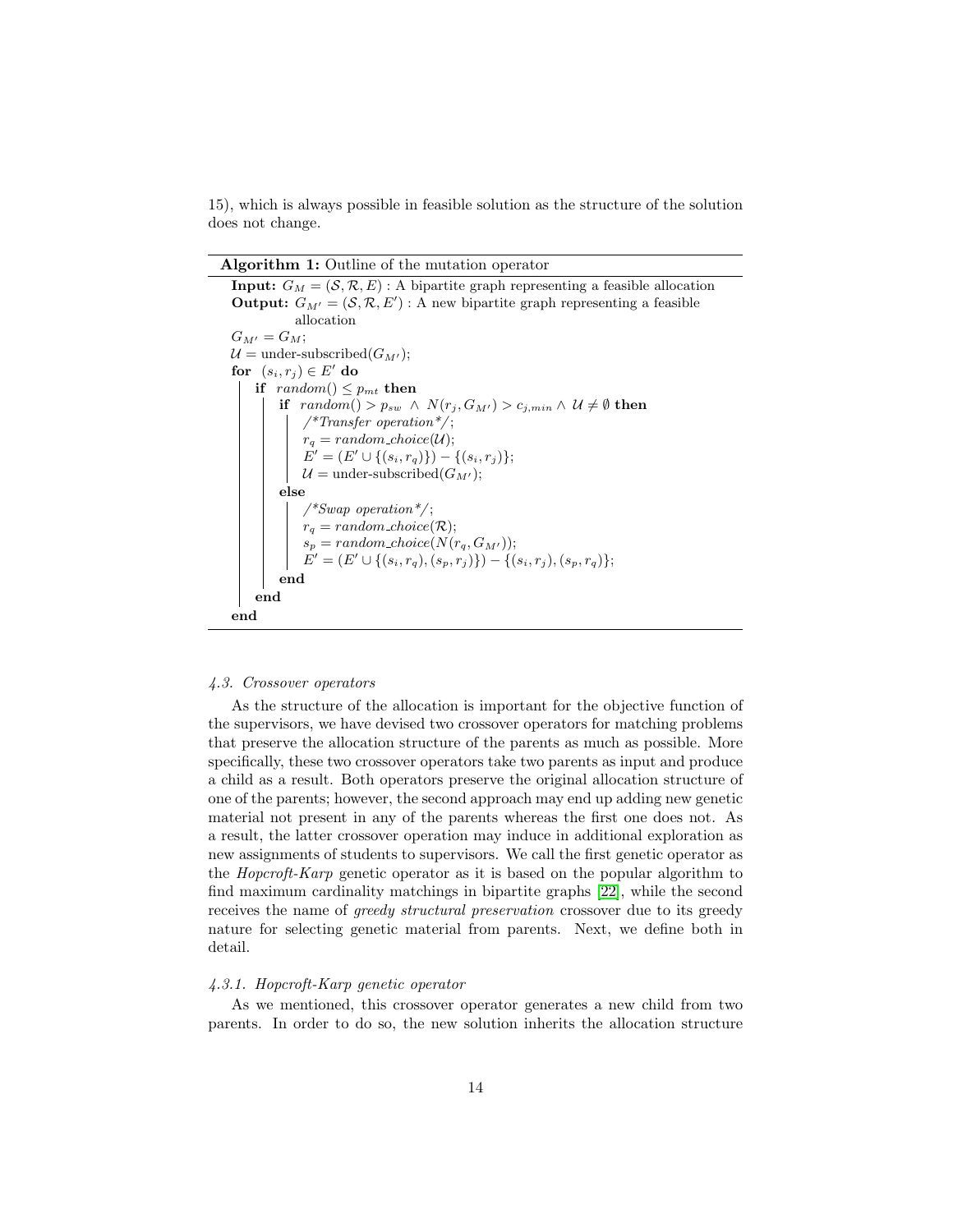of one of the parents, and it exclusively employs genetic material from the two parents to generate the child.

The outline of this genetic operator is as follows. An example of the application of this genetic operator to two parents can be found in Figure [3,](#page-16-0) while the formalization of the operator can be found in Algorithm [2:](#page-15-0)

- Merging parents: This step can be found in Figure [3](#page-16-0) (a) and lines 1- 10 of Algorithm [2.](#page-15-0) First of all, we generate a new graph as a result of merging both graphs by keeping the set of students and supervisors. The selection of this structure is proportional to its impact in the objective function of the supervisors. In addition to this, the structure of one of the two parents is inherited as a goal for the new bipartite graph. In the example in Figure [3,](#page-16-0) the structure of the first parent is chosen.
- **Transforming graph:** The description of this step can be found in lines 11-14 of Algorithm [2](#page-15-0) and an example can be found in Figure [3](#page-16-0) (b). The merged graph is transformed into a new bipartite graph whose set of supervisors contains a copy of each original supervisor for each student that he/she should supervise according to the inherited structure. For instance, in the example in Figure [3](#page-16-0) (b), there are two copies of the original supervisor  $r_2$  ( $r_{2,1}$  and  $r_{2,2}$ ) because two students should be assigned to the second supervisor in the new allocation. Similarly, the same happens for supervisor  $r_3$   $(r_{3,1}, r_{3,2})$ .
- Hopcroft-Karp: Lines 15-16 of Algorithm [2](#page-15-0) and Figure [3](#page-16-0) (c) represent this step. The Hopcroft-Karp algorithm [\[22\]](#page-33-5) is applied on the transformed graph to find a maximum cardinality matching. As the merged graph contains at least a perfect matching (i.e., one of the two original parents), then the maximum cardinality matching is a perfect matching.
- Transforming back: Finally, the perfect matching is transformed back to the original supervisor set by merging those nodes that represent the same supervisor. As a result of this process, a new child is generated that inherits the structure of one of the two parents and it introduces no new genetic material. This can be found in lines 17-19 of Algorithm [2](#page-15-0) and Figure [3](#page-16-0) (d). Note that the structure of the allocation is the same with one of the parents; however, it does not mean that the allocation is exactly the same with the chosen parent's allocation. As seen from the given example, the resulted allocation is different than the parent allocations (e.g. s3 is assigned to r1 in the chosen parent allocation while it is assigned to r2 in the child allocation).

The theoretical complexity of this crossover operator is determined by the complexity of each of its individual steps. In order to merge both parents, a new set of edges must be created which consists of all the edges in both parents. As the number of edges in each parent is exactly  $|\mathcal{S}|$  then the cost of this step is  $\mathcal{O}(|\mathcal{S}|)$ . Transforming the graph requires to create a new set of supervisors that has exactly as many supervisors as students  $(\mathcal{O}(|\mathcal{S}|))$  and creating a new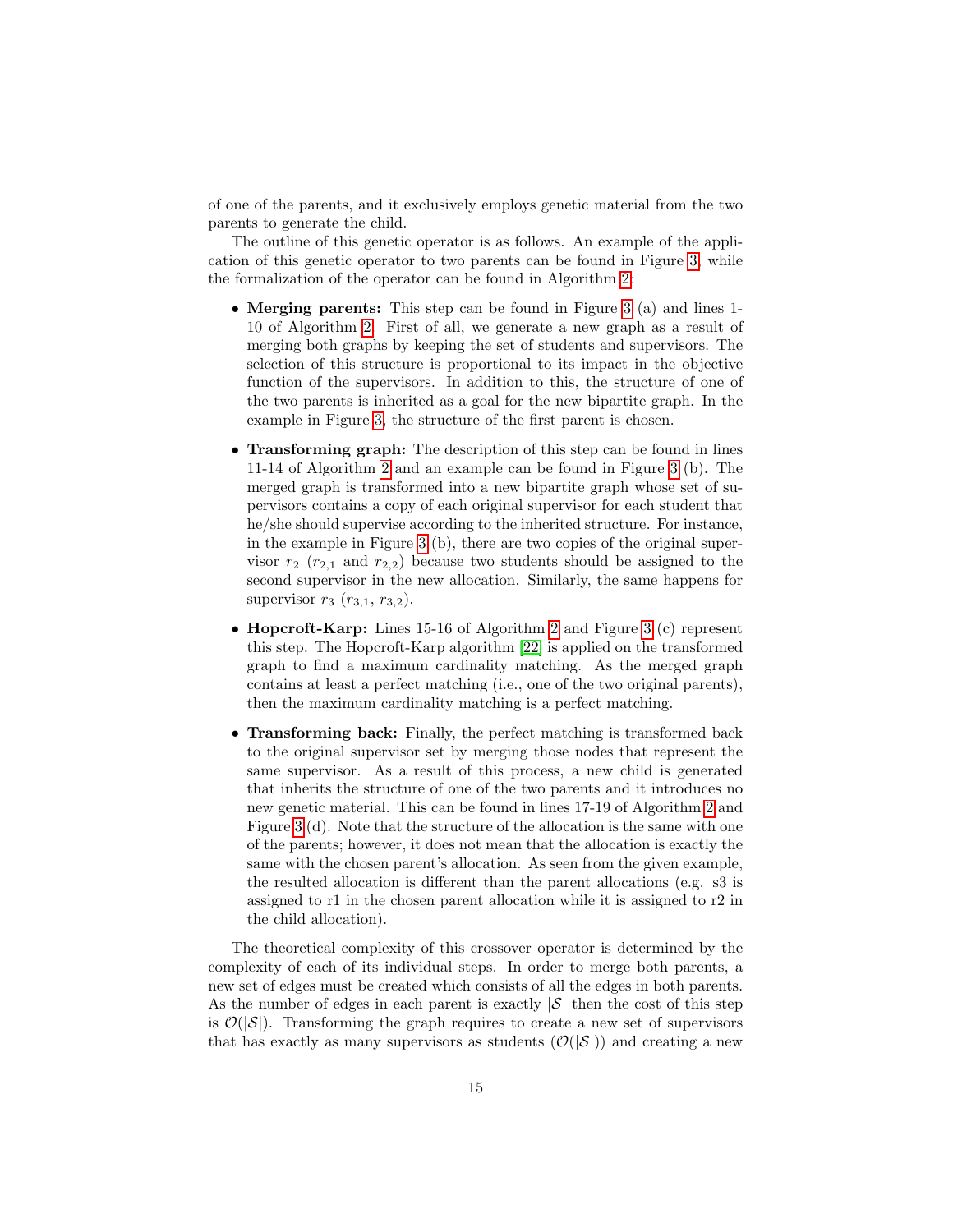#### Algorithm 2: The Hopcroft-Karp crossover operator

**Input:**  $G_{M_1} = (\mathcal{S}, \mathcal{R}, E_1)$ : A bipartite graph representing a feasible allocation;  $G_{M_2} = (\mathcal{S}, \mathcal{R}, E_2)$ : A bipartite graph representing a feasible allocation; **Output:**  $G_{M'} = (\mathcal{S}, \mathcal{R}, E')$ : A new bipartite graph representing a feasible allocation  $/*$  Merge graphs  $*/$ ;  $G = (\mathcal{S}, \mathcal{R}, E = E_1 \cup E_2);$ /\* Inherit one of the structures  $\overline{\phantom{a}}$ /;  $p_1 = \frac{1}{(1+\sigma_{M_1})^{\alpha}};$  $p_2 = \frac{1}{(1+\sigma_{M_2})^{\alpha}};$ if  $\text{random}() \leq \frac{p_1}{p_1 + p_2}$  then  $st_{G_{M'}} = \{ |N(r_1, G_{M_1})|, \ldots, |N(r_m, G_{M_1})| \};$ else  $st_{G_{M'}} = \{ |N(r_1, G_{M_2})|, \ldots, |N(r_m, G_{M_2})| \};$ end  $\frac{1}{2}$  Transform graph  $\frac{k}{2}$ ;  $\mathcal{R}_{tr} = \{r_{j,l} | r_j \in \mathcal{R} \land l \leq st_{G_M}(r_j)\};$  $E_{tr} = \{(s_i, r_{i,l}) \mid ((s_i, r_j) \in E_1 \cup E_2) \land r_{i,l} \in \mathcal{R}_{tr}\}\; ;$  $G_{tr} = (\mathcal{S}, \mathcal{R}_{tr}, E_{tr})$ ;  $\frac{1}{4}$  Apply Hopcroft-Karp algorithm  $\frac{k}{2}$ ;  $E_{hp} = hopcroft\_karp(G_{tr});$  $\frac{1}{2}$  Transform back to original representation  $\frac{1}{2}$ ;  $E' = \{(s_i, r_j) \mid \exists (s_i, r_{j,l}) \in E_{hp}\};$  $G' = (\mathcal{S}, \mathcal{R}, E')$ 

<span id="page-15-0"></span>set of edges that is at most  $\mathcal{O}(|\mathcal{S}|)$ . The most expensive step is applying the Hopcroft-Karp algorithm which has a complexity of  $\mathcal{O}(|\mathcal{S}| \sqrt{|\mathcal{S}|})$  in the worst case. However, some recent studies show that in the average case the Hopcroft-Karp algorithm has a complexity of  $\Theta(|\mathcal{S}|log|\mathcal{S}|)$  for random sparse bipartite graphs [\[23\]](#page-33-6). The bipartite graphs generated by the merge operation will result in graphs where students have at most two neighbors (i.e., the student has a different supervisor in both parents). Therefore, we expect that in practice the cost of this step will be closer to the  $\Theta(|\mathcal{S}|log|\mathcal{S}|)$  complexity. The final step requires iterating over resulting edges in the perfect matching which is exactly  $\mathcal{O}(|\mathcal{S}|)$ . Therefore, the complexity of this operator is  $\mathcal{O}(|\mathcal{S}|\sqrt{|\mathcal{S}|})$  in the worst case and we expect it to be  $\Theta(|\mathcal{S}|log|\mathcal{S}|)$  in the average case. In both cases, the complexity is quasi-linear.

## 4.3.2. Greedy structural preservation genetic operator

The greedy approach preserves the structure of one of the two parents, which is randomly inherited based on the impact of the structure on the fitness of the supervisors. Differently to the *Hopcroft-Karp* crossover operator, this crossover operator may introduce new genes that are not present in any of the two parents. Nevertheless, the operator aims to keep original genetic material as much as possible. As a trade-off, the computational complexity of this operator is lower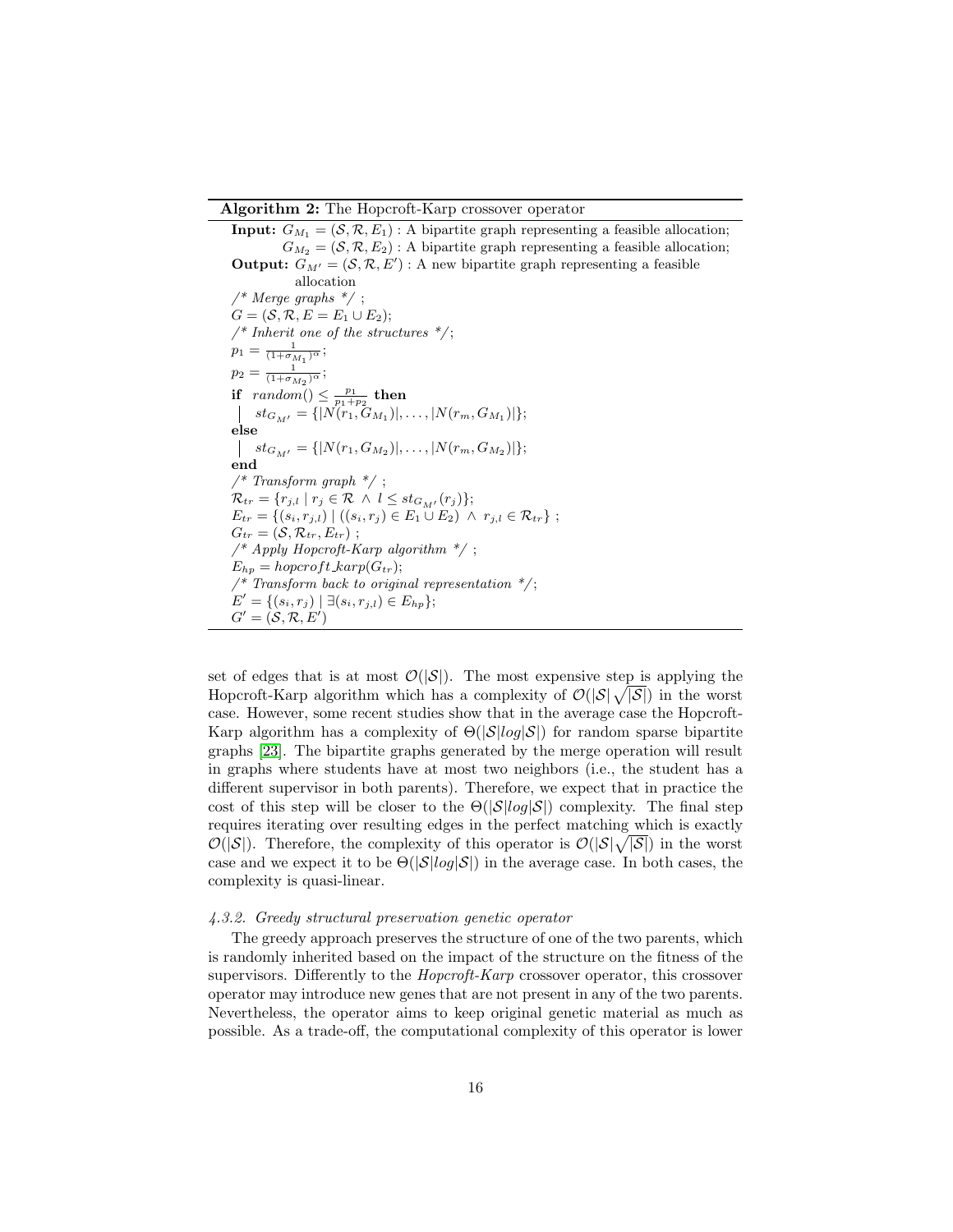<span id="page-16-0"></span>

Figure 3: Steps of the *Hopcroft-Karp* crossover operator (in separate boxes). The order of the steps is read left to right.

than that of the Hopcroft-Karp as it takes a greedy approach. The general idea behind this method is locking edges that will be part of the resulting matching, and removing those that are to be discarded.

Next, we describe the outline of this genetic operator in more detail. Figure [4](#page-18-0) shows how the operator is applied over a particular example, while Algorithm [3](#page-19-0) depicts the specific details of the operator in more detail. The general steps of the crossover operator are:

- Merging parents: This step can be found in the top left box of Figure [4](#page-18-0) (a) and lines 1-11 of Algorithm [3.](#page-19-0) It is equivalent to the merging steps in Hopcroft-Karp crossover operator. In addition to inheriting the structure of one of the two solutions, the method initializes a counter for each supervisor that contains the number of edges that have been locked for the final allocation so far in the process. In Figure [4](#page-18-0) (a), the allocation structure inherited is that from the first parent.
- Simplify: The details of this step can be found in Algorithm [3](#page-19-0) from lines 12 to 20, and an example applied over a real graph is observable in Figure [4](#page-18-0) (b). The merged bipartite graph is simplified. The simplification process locks those edges that have a student with a single possible supervisor. For instance, in Figure [4](#page-18-0) (b), this corresponds to edges starting from students  $s_4$  and  $s_5$ . The locked edges will be part of the final allocation and counters are updated for supervisors whose edges have been locked  $(r_2 \text{ and } r_3)$ . In case that one of the supervisors reaches the desired workload level, all other unlocked edges involving that supervisor will be removed from the merged graph. This step is repeated until the graph cannot be further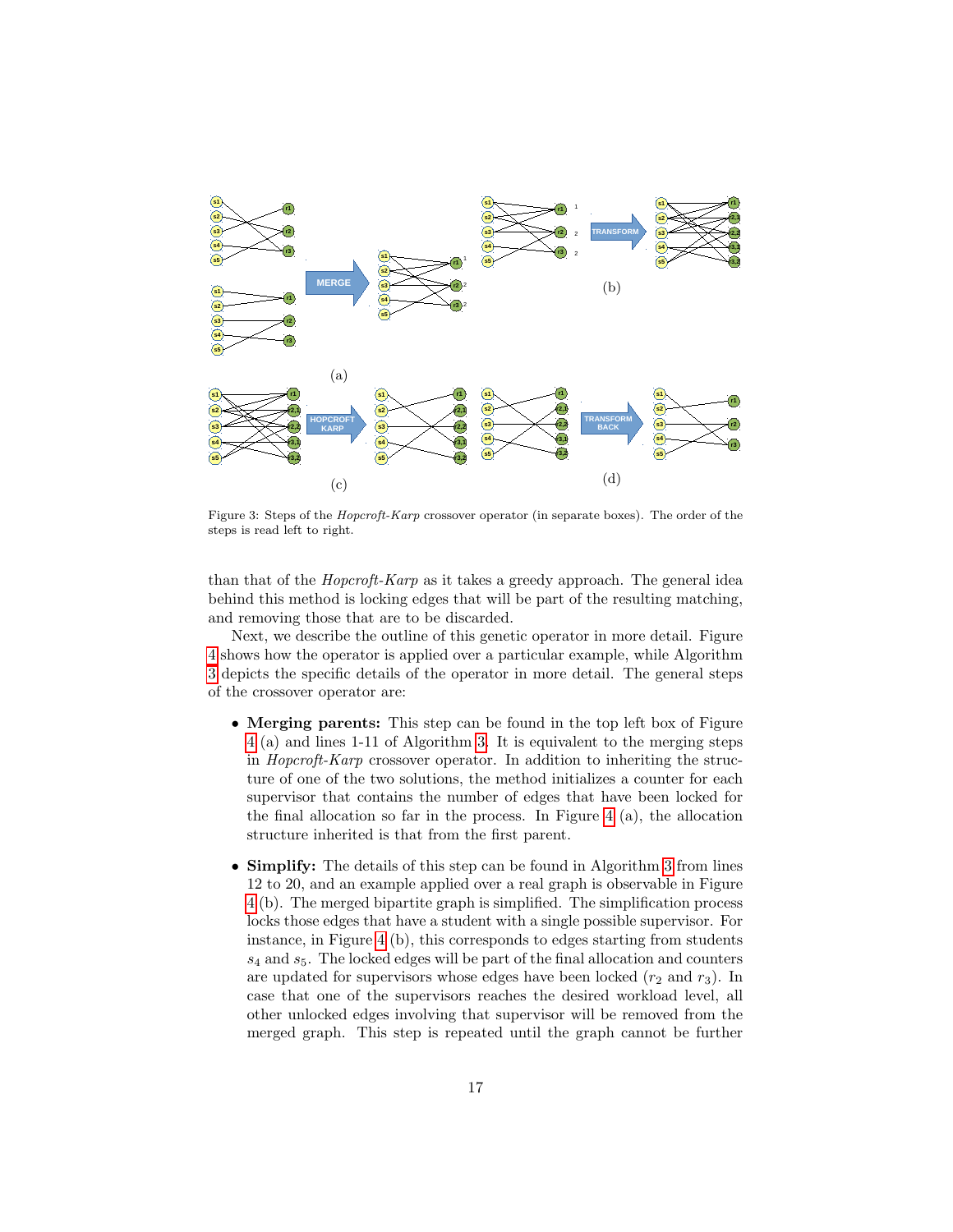simplified by this method.

- Locking and removing edges: This step corresponds to lines 21 to 30 in Algorithm [3,](#page-19-0) and Figure [4](#page-18-0) (c). An unlocked edge is randomly chosen from the current graph (e.g., edge  $(s_1, r_1)$  in Figure [4](#page-18-0) (c)) and it is locked to be part of the final allocation. As the edge has been locked, the number of locked edges for the supervisor is increased. Any other edges incident in the selected student are removed from the merged graph (e.g., edge  $(s_1, r_3)$  in Figure [4](#page-18-0) (c)). In case that the supervisor has reached the desired workload level, unlocked edges incident in the supervisor are removed from the graph (e.g., edges  $(s_2, r_1)$  and  $(s_3, r_1)$  in Figure [4](#page-18-0) (c)). This step is repeated while there are no more unlocked edges.
- Adding edges: This last step is represented in lines 31 to 39 of Algorithm [3](#page-19-0) and Figure [4](#page-18-0) (e). Once there are no more unlocked edges, the operator checks if there are any unmatched students and supervisors. If there are unmatched vertex, then the operator randomly assigns students to supervisors while following the desired workload level in the allocation, and considering the number of locked edges for each supervisor. The process of adding edges is repeated until there are no more unmatched students.

The process described above ends up with a feasible allocation which has inherited the structure of one of the two parents. The complexity of the operator is straightforward. As discussed, the merging process has a complexity proportional to  $\mathcal{O}(|\mathcal{S}|)$ . In the worst case, the simplify step will be applied as many times as students in the problem (i.e., merging the same parents) which gives a worst case cost of  $\mathcal{O}(|\mathcal{S}|)$ . The lock and remove step will be applied as any times as edges in the merged graph, which will be  $\mathcal{O}(|\mathcal{S}|)$  in the worst case. Then, the final step adds one edge per remaining unassigned student. This last step will never be more costly than  $\mathcal{O}(|\mathcal{S}|)$ . Therefore, the cost of this operator is linear with the number of students in the problem.

# 4.4. Selection mechanism

The selection mechanism in this GA is employed to determine the parents that will take part in the crossover operation. More specifically, we run random tournaments [\[24\]](#page-33-7) between solutions in the population until we have selected a number of pairs that is equal to half of the current population.

As this is a multi-objective optimization problem, the comparison carried out in the tournament is determined by the solution that has a lower nondominated rank or the one that has a higher crowding distance in case of both solutions having the same nondominated rank. The nondominated rank of a solution is determined when calculating the different Pareto frontiers in the population, and it is related to the number of solutions that dominate the specific solution. On the other hand, the crowding distance makes sure that the solutions are well-spread on the Pareto frontier. The details of these metrics can be found in [\[19\]](#page-33-2).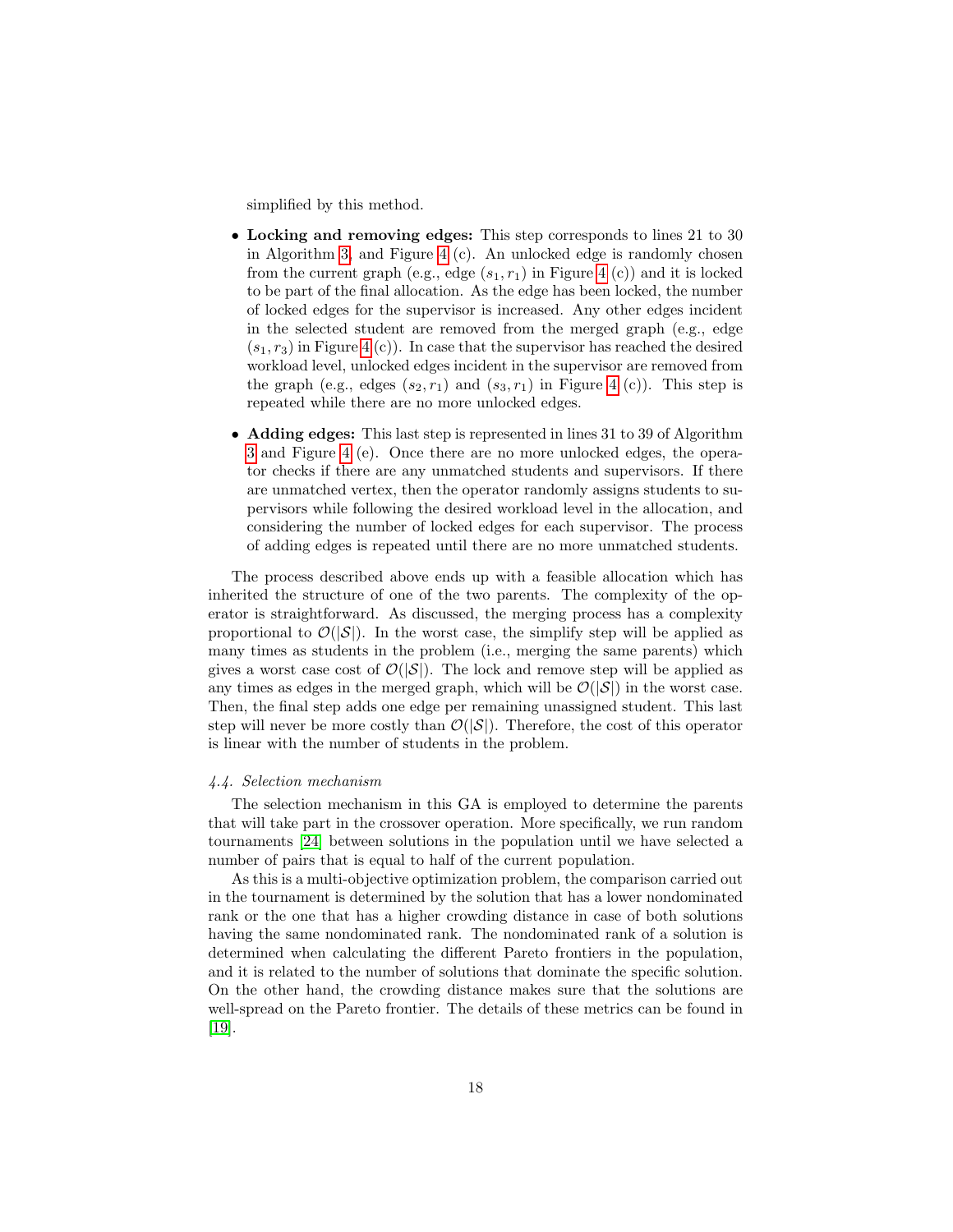<span id="page-18-0"></span>

Figure 4: Steps of the *greedy structural preservation* crossover operator (in separate boxes). The order of the steps is read left to right.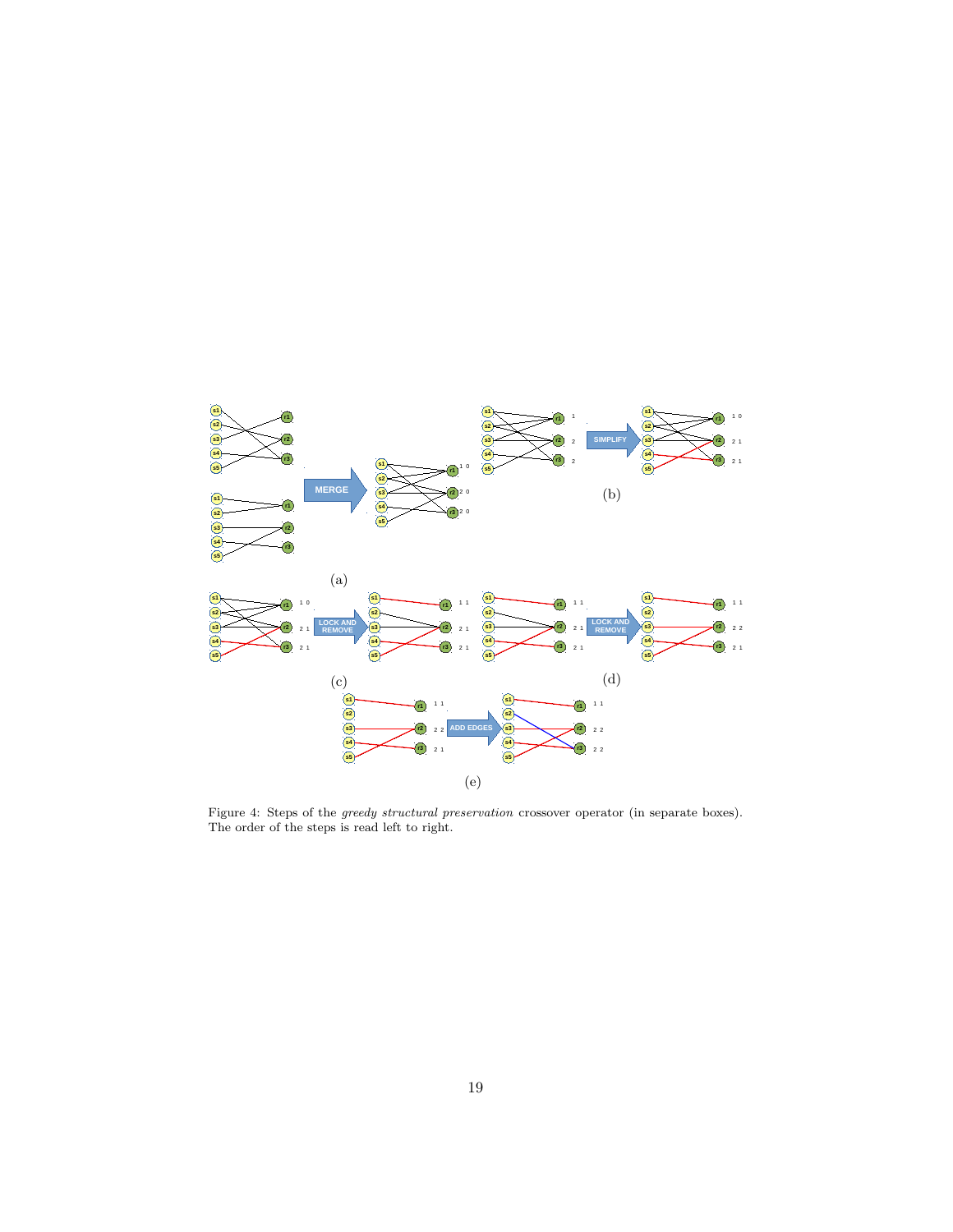Algorithm 3: The greedy structural preservation crossover operator

<span id="page-19-0"></span>**Input:**  $G_{M_1} = (\mathcal{S}, \mathcal{R}, E_1)$ : A bipartite graph representing a feasible allocation;  $G_{M_2} = (\mathcal{S}, \mathcal{R}, E_2)$ : A bipartite graph representing a feasible allocation; **Output:**  $G_{M'} = (\mathcal{S}, \mathcal{R}, E')$ : A new bipartite graph representing a feasible allocation  $/*$  Merge graphs  $*/$ ;  $G' = (\mathcal{S}' = \mathcal{S}, \mathcal{R}' = \mathcal{R}, E' = E_1 \cup E_2);$ /\* Inherit one of the structures  $\frac{*}{\cdot}$ ;  $p_1 = \frac{1}{(1+\sigma_{M_1})^{\alpha}};$  $p_2 = \frac{1}{(1+\sigma_{M_2})^{\alpha}};$ if  $\text{random}() \leq \frac{p_1}{p_1 + p_2}$  then  $st_{G_{M'}} = \{ |N(r_1, G_{M_1})|, \ldots, |N(r_m, G_{M_1})| \};$ else  $st_{G_{M'}} = \{ |N(r_1, G_{M_2})|, \ldots, |N(r_m, G_{M_2})| \};$ end  $\mathcal{L} = \emptyset$  /\* Initializing locked edges \*/;  $\frac{1}{2}$  Simplify graph  $\frac{*}{2}$ foreach  $\{(s_i, r_j) | |N(s_i, G_{M'})|=1\}$  do  $\mathcal{L} = \mathcal{L} \cup \{(s_i, r_j)\};$  $l_j = l_j + 1$  /\* Update locked edges counter for supervisor j \*/;  $/*$  If supervisor has desired workload level, then remove non-locked edges  $*$ /;  $\quad \textbf{if} \hspace{0.2cm} l_j = st_{G_{M'}}(j) \textbf{ then}$  $E' = E'^{n} - \{(s_u, r_j) \mid (s_u, r_j) \notin \mathcal{L}\}\$ end end  $\frac{1}{2}$  Locking and removing edges  $\frac{*}{2}$ ; while  $E' - \mathcal{L} \neq \emptyset$  do  $(s_i, r_j) = random\_choice(E' - \mathcal{L});$  $E' = E' - \{(s_i, r_l) | r_l \neq r_j\}$  /\* Remove other edges incident in the student  $*/$ ;  $\mathcal{L} = \mathcal{L} \cup \{(s_i, r_j)\};$  $l_j = l_j + 1;$  $\begin{array}{ll} \textbf{if} \;\; l_j = st_{G_{M'}(j)} \; \textbf{then} \ \;\;\;\;\;\;\;\;\; \mid \;\; E' = E' - \{(s_u, r_j) \; \mid \; (s_u, r_j) \notin \mathcal{L}\} \end{array}$ end end  $\frac{1}{2}$  Adding edges to complete graph  $\frac{*}{2}$ ;  $S_{re} = \{s_i \mid |N(s_i, G_{M'})| = 0\};$  $\mathcal{R}_{re} = \{r_j \mid l_j \neq st_{G_M}(r_i)\};$ while  $S_{re} \neq \emptyset$  do  $s_i = random\_choice(\mathcal{S}_{re});$  $r_i = random\_choice(\mathcal{R}_{re});$  $\mathcal{L} = \mathcal{L} \cup \{(s_i, r_j)\};$  $update(\mathcal{S}_{re}, \mathcal{R}_{re});$ end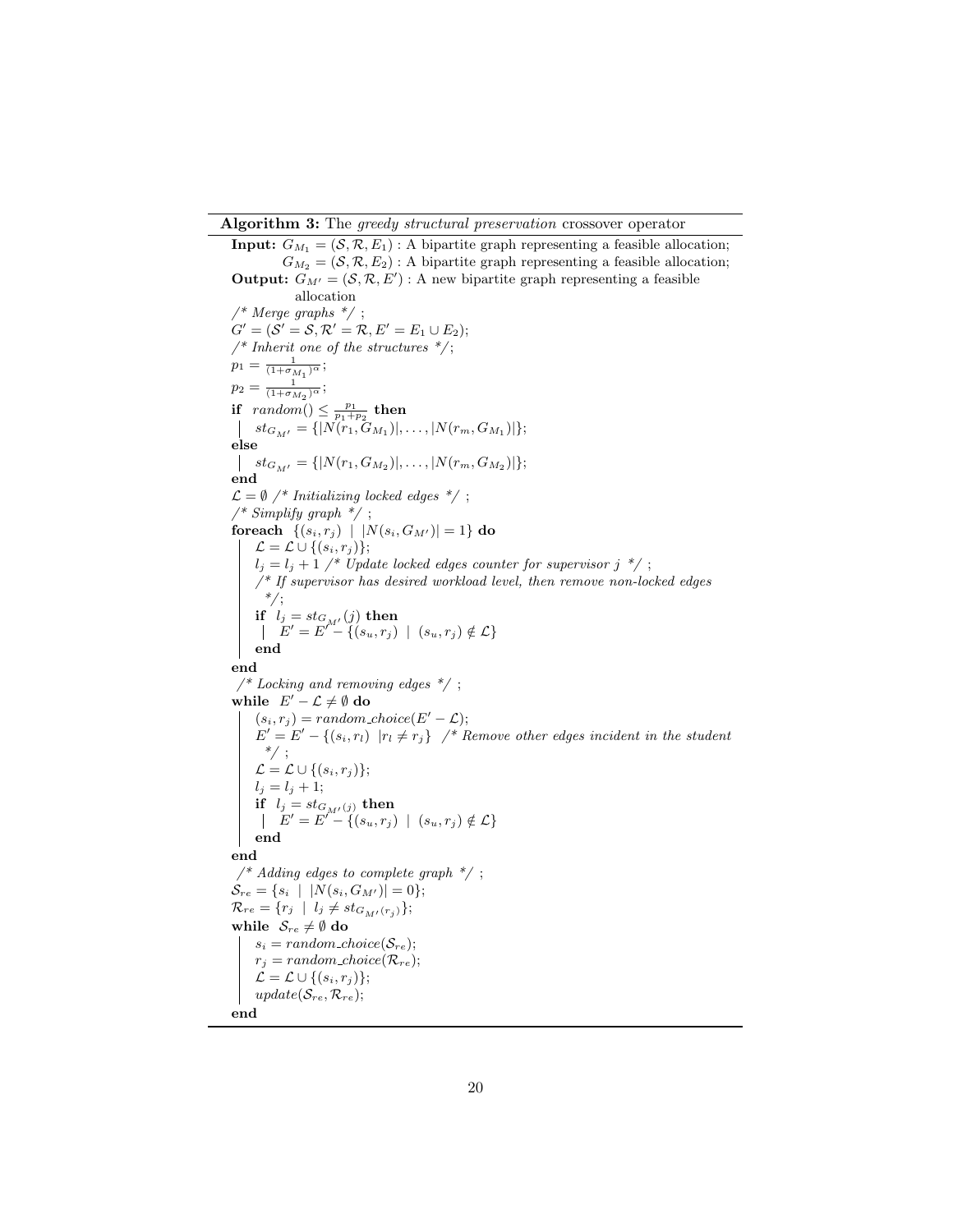## 4.5. Evolution schema

As mentioned, the outline of the genetic algorithm is inspired by NSGA-II [\[19\]](#page-33-2). The details of the GA can be found in Algorithm [4.](#page-20-1) The genetic algorithm initializes a population of  $pop_{max}$  random feasible solutions (line 1). Then, the main loop of the genetic algorithm runs for a fixed number of iterations (lines 4-20), determined by the parameter  $it_{max}$ .

In the main loop, the genetic algorithm calculates the successive Pareto optimal frontiers in the current population  $(\mathcal{P}, \text{line } 6)$ : calculating the first Pareto optimal frontier, removing the Pareto frontier from the set and calculating a new one following this process until no more frontiers can be calculated. The genetic algorithm limits the number of solutions in the population by filling the new population  $(\mathcal{P}_{new})$  with solutions from the first to the latest Pareto optimal frontiers (lines 8-15). Then, each solution in the resulting population is mutated, and the crossover operator is applied over solutions selected by tournament selection (lines 16-19). Lines 21 and 22 calculate the resulting frontiers after applying genetic operators in the last iteration.

Algorithm 4: The proposed Pareto optimal genetic algorithm

```
P = P_{new} = initialize(pop_{max});it = 0;\mathcal{P}_{off} = \emptyset;while it < it_{max} do
     P = P_{new} \cup P_{off};\mathcal{F} = calculate\_frontiers(\mathcal{P});\mathcal{P}_{new} = \emptyset;for each f \in \mathcal{F} do
           if |\mathcal{P}_{new}| + |f| \leq pop_{max} then
              \big| \mathcal{P}_{new} = \mathcal{P}_{new} \cup f;else
                  \mathcal{P}_{new} = \mathcal{P}_{new} \cup select(pop_{max} - |\mathcal{P}_{new}|, f);break;
           end
      end
      P_{mut} = mutation(\mathcal{P});P' = tournament\_selection(P);\mathcal{P}_{cr} = \text{crossover}(\mathcal{P}');\mathcal{P}_{off} = \mathcal{P}_{mut} \cup \mathcal{P}_{cr};end
P = P_{new} \cup P_{off};\mathcal{F} = calculate\_frontiers(\mathcal{P});
```
## <span id="page-20-1"></span><span id="page-20-0"></span>5. Experiments

In order to validate the performance of the proposed genetic algorithm, we carry out a series of practical experiments. These experiments aim to study the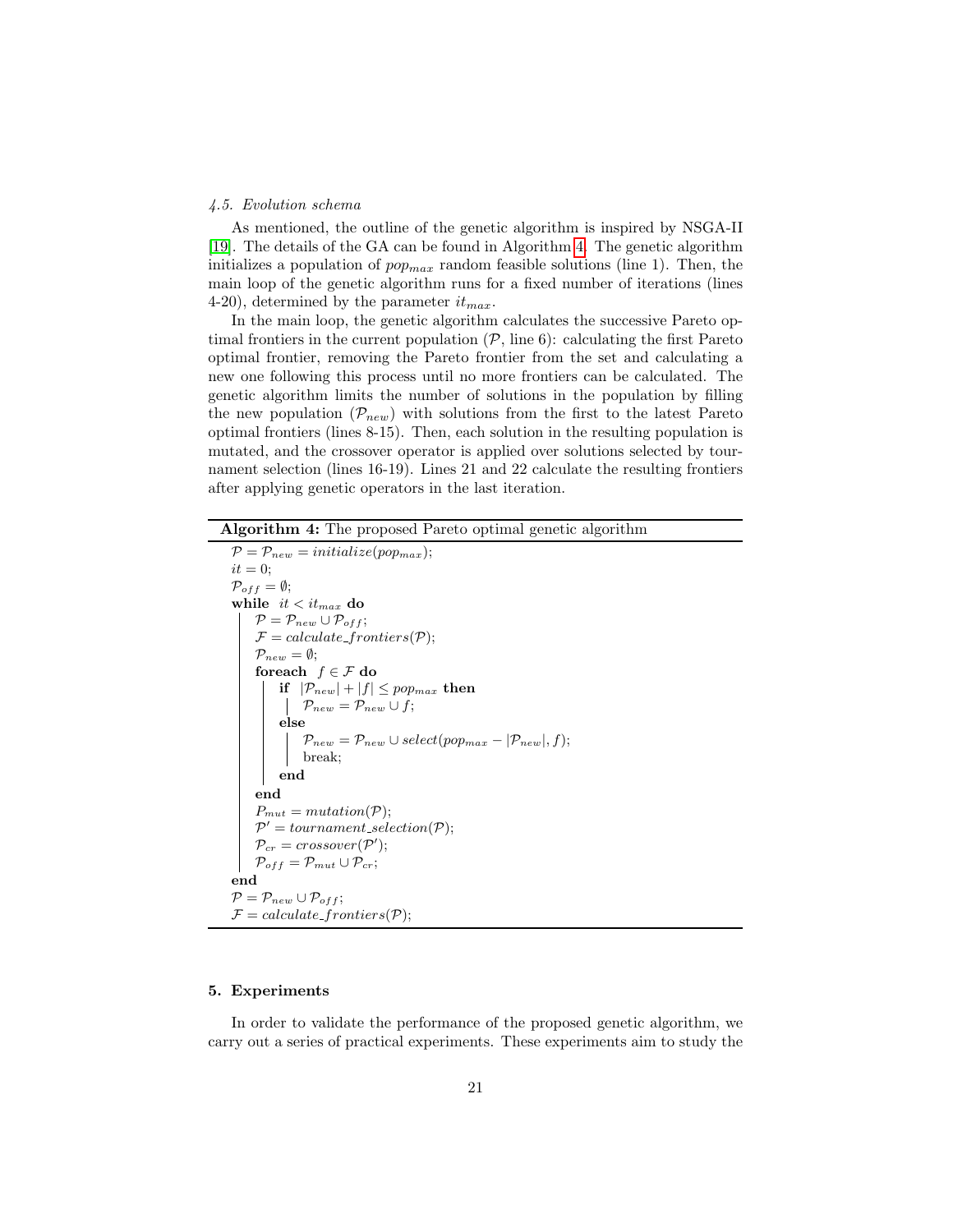impact of the different elements of the genetic algorithm, as well as the overall performance of the genetic proposal. First, we provide a brief analysis of the real data collected from the student-supervisor allocation process at Coventry University, as this data is employed to create real allocation problems that will be employed to validate the performance of the genetic proposal. Then, we empirically analyze the impact of the mutation operator on the performance of the GA by studying the appropriate degree of mutation rate and the importance given to exploring the structure of the allocation rather than the allocation itself. After that, we analyze the empirical complexity of the Hopcroft-Karp and the greedy structural preservation crossover operator, and we compare their optimization performance with classic crossover operators. Finally, we compare the performance of the proposed genetic algorithm with that of global optimal optimization methods to assess the quality of the solutions found by the GA.

## 5.1. Dataset

In order to test the genetic algorithm in a realistic setting, we collected real data from undergraduate students and staff members that participate in the undergraduate dissertation module for computing related degrees at Coventry University. The preferences of students and staff members were elicited by allowing individuals to specify, in order, their  $k = 5$  most preferred topics in the 2012 ACM Computing Classification System<sup>[3](#page-21-0)</sup>. This taxonomy provides a tree-like and hierarchical classification of areas in computing, as needed by our fitness functions, and it is a well-known system employed to categorize research papers in computing.

A total of of 195 students' preferences and 33 supervisors' preferences were collected. This dataset<sup>[4](#page-21-1)</sup> contains real preferences of students on computing areas for their undergraduate dissertations, as well as the preferences of staff members on research areas where they would like to supervise students on.

By analyzing the preferences of both students and supervisors, one can observe that there are some differences. For instance, Figure [5](#page-22-0) analyzes the distribution of the top 10 topics selected by students and supervisors when focusing on the third level of the path defined by the topics selected by both populations. As one can observe, some topics that are popular amongst students like Software creation and management are not as popular for supervisors, while some popular topics amongst students like Electronic commerce are not even present in the top 10 third level topics for supervisors. Therefore, there is conflict between the students' and supervisors' preferences with respect to dissertation areas.

In Figure [6,](#page-22-1) we analyze the level or depth of the topics provided by supervisors and students. As we can see, there are divergences with respect to the specificity of topics. The reader can observe that while supervisors were more generic with their provided topics, students were more prone to provide a finegrained topic for their dissertations. Therefore, we can conclude again that the

<span id="page-21-0"></span><sup>3</sup><https://www.acm.org/publications/class-2012>

<span id="page-21-1"></span><sup>4</sup>The dataset is available at <http://sanchez-anguix.com/index.php/research/>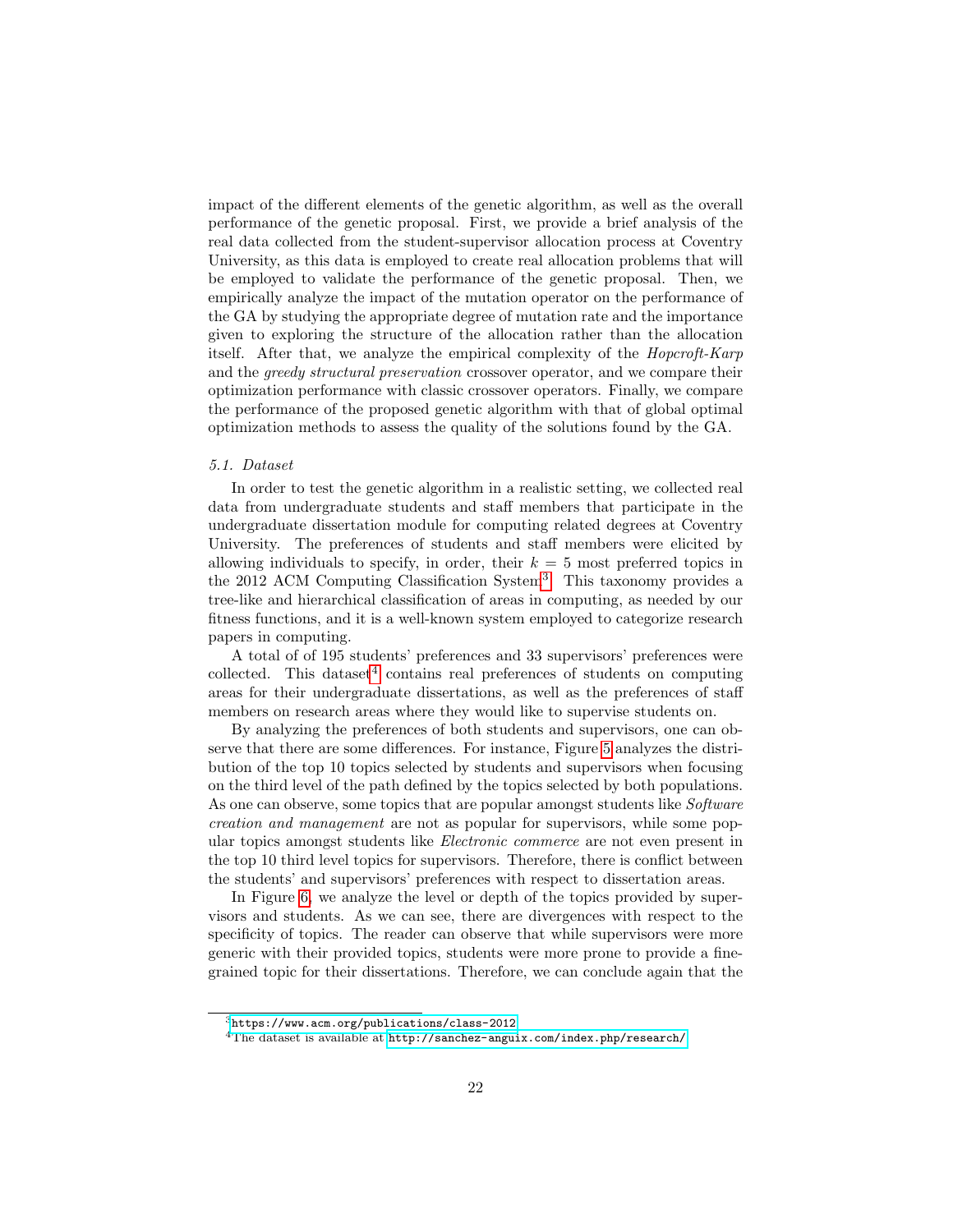<span id="page-22-0"></span>

Figure 5: Distribution of the top 10 third level topics in the 2012 ACM Computing Classification System for the topics selected by students (left) and supervisors (right)

<span id="page-22-1"></span>

Figure 6: Level of the topics selected by students (left) and supervisors (right) from the 2012 ACM Computing Classification System

optimization problem is complex due to the diversity of preferences.

It should be highlighted that the preferences contained in this dataset were employed to generate the student and supervisor profiles in the subsequent experiments.

## 5.2. Optimizing the mutation operator

As a first step to analyze the performance of the proposed genetic algorithm, we studied the impact of the mutation operator and its parameters on the problem. To be specific, we studied what the impact of the parameters  $p_{sw}$  and  $p_{mt}$  is on the general performance of the GA. For this matter, we created a experiment as follows:

- We created 5 problems consisting of 150 students and 30 supervisors from the collected dataset. The minimum workload of supervisors  $c_{j,min}$  was set to 1 student (i.e., a supervisor will advise at least one student) and the upper bound supervision quota  $c_{j,max}$  of each supervisor was generated from a uniform distribution  $U(4, 10)$ , guaranteeing that the sum of all the supervisors upper bounds exceeded in 20% the total number of students (i.e., 180 students of capacity).
- We set  $\alpha = 2$  to highly penalize solutions with a high standard deviation for the workload level of supervisors.
- The weights of topics' ranks in  $V_{i,j}$  were set to  $(0.561, 0.258, 0.129, 0.064, 0.032)$ respectively, following an exponential decreasing function. This way, we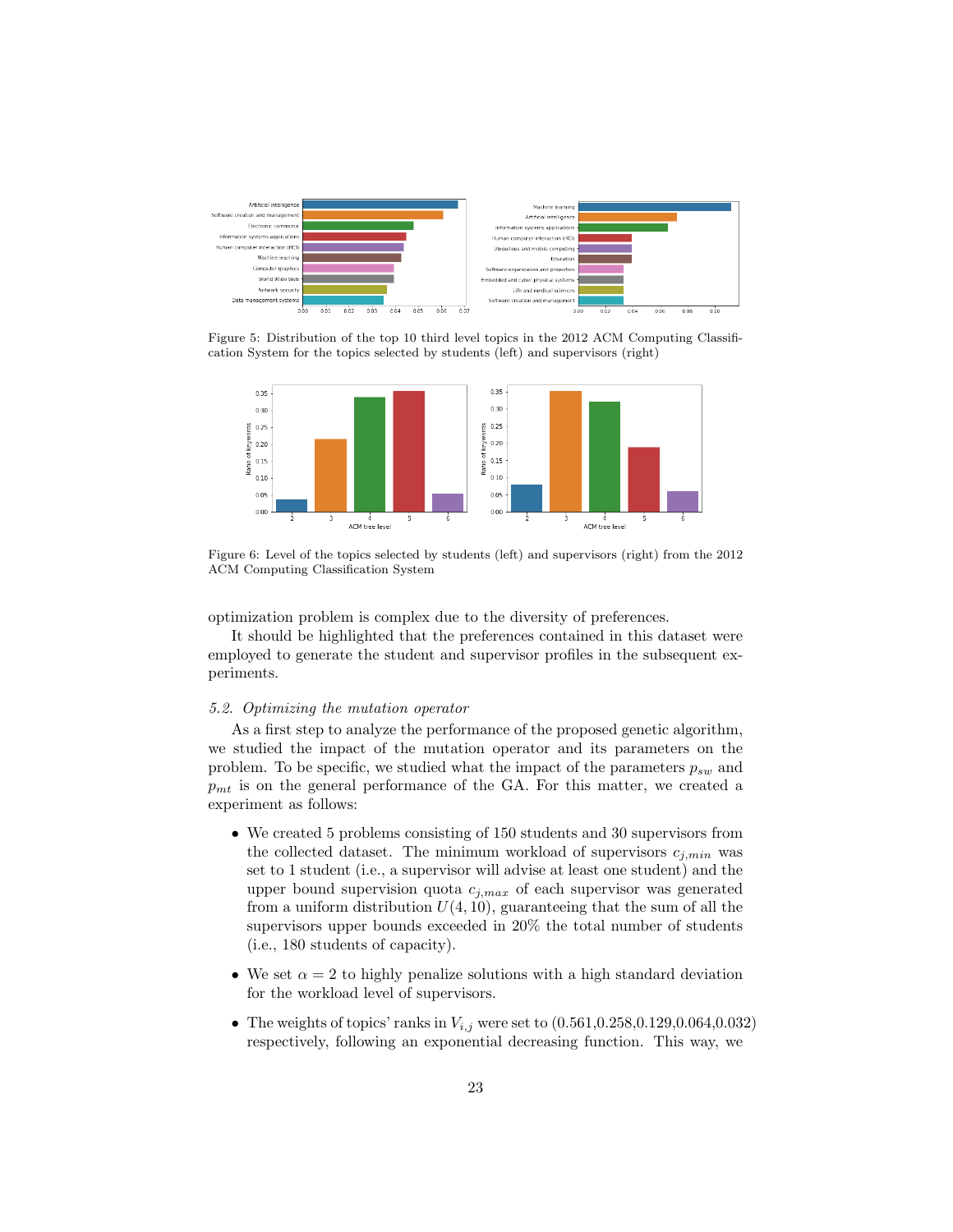<span id="page-23-0"></span>

Figure 7: An example of the hypervolume between a reference point and the estimated Pareto optimal frontier (left) and the real Pareto optimal frontier (right).

take into consideration the fact that the disappointment of being matched on the second topic over the first topic is not linearly related to the difference of being matched on the last topic over the second last topic, as it was suggested by [\[2\]](#page-31-1).

- The crossover operation was deactivated to isolate the effect of the mutation operation on the performance of the genetic algorithm.
- The initial population size was set to 128 solution, and the initial population was shared amongst different runs of the same case in order to compare results on a fair basis.
- The maximum number of iterations  $it_{max}$  was set to 250 iterations.
- The values tested for  $p_{mt}$  ranged from 0.05 to 0.5 with increments of 0.05. On the other hand, the values tested for  $p_{sw}$  ranged from 0.1 to 0.9 with increments of 0.1.

The metrics employed to study the quality of the Pareto optimal frontier obtained by the different configurations are:

- The S metric [\[25\]](#page-33-8). This metric takes a reference point above the real Pareto optimal frontier provided by the researcher, and it calculates the hypervolume between the estimated Pareto optimal frontier and the reference point. The closest the estimated Pareto optimal frontier is to the real frontier, the lower the volume will be between the estimated frontier and the reference point. Figure [7](#page-23-0) shows the hypervolume between a reference point and the estimated Pareto optimal frontier (left), and the hypervolume between the reference point and the real frontier. As it can be observed, the closest the estimated frontier is to the real frontier, the lower the hypervolume will be between the frontier and the reference point, with the lowest being when the estimated Pareto optimal frontier is equal to the real one. In the experiments, we take (1.0, 1.0) as the reference point.
- The maximum fitness found for the students.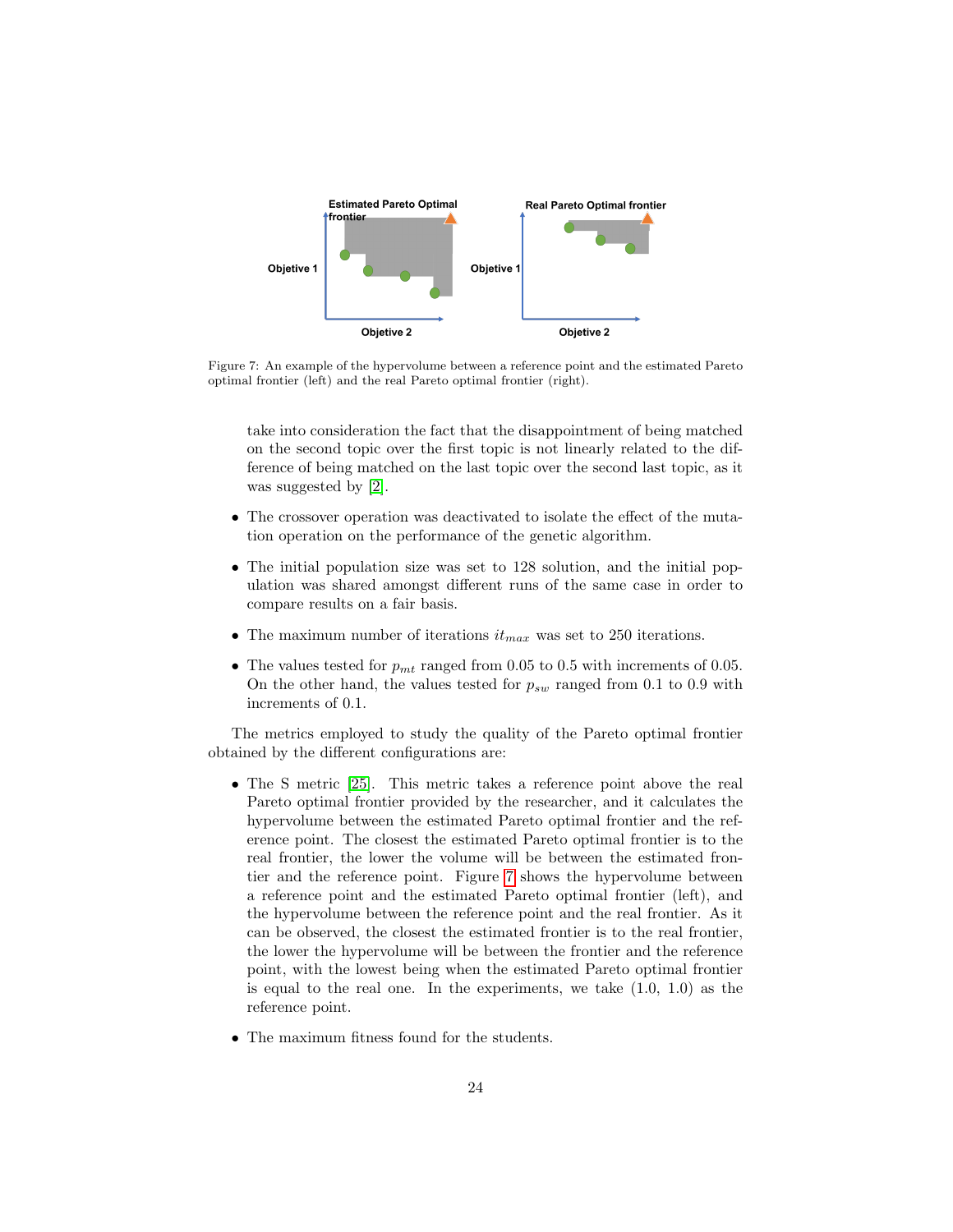<span id="page-24-0"></span>

Figure 8: Average maximum fitness for the students (left), for the supervisors (right), and the average hypervolume (bottom) on the different combinations of the mutation rate  $(p_{mt})$ and the probability of swapping supervisors  $(p_{sw})$  when mutating a gene

• The maximum fitness found for the supervisors.

In order to decide on the best set of parameters for the mutation operator, we followed a grid search strategy on all the possible combinations of  $p_{mt}$  and  $p_{sw}$ .

The results of this experiment can be seen in Figure [8.](#page-24-0) The left heatmap shows the average maximum fitness for the students, while the right heatmap contains the average maximum fitness for the supervisors. Finally, the bottom heatmap contains the average hypervolume defined by the reference point and the estimated Pareto optimal frontiers. All of the three heatmaps show a similar trend. In general, the mutation operator is more effective when a small ratio of the genes are mutated (i.e.,  $p_{mt} = 0.05$ ), thus obtaining a mutated solution on the close neighborhood of the parent. Moreover, apart from remaining in the close neighborhood of the parent, the GA benefits from transferring students from one supervisor to another rather than swapping students between supervisors. As a consequence, the best values for  $p_{sw}$  tend to be low and between 0.1 and 0.2. Another way to interpret this result is that the mutation operator is more suited to the problem when it explores new allocation structures instead of remaining on the same allocation structure. This result is important, as both proposed crossover operators do not explore solutions with a new allocation structure and, therefore, the goal of the mutation operator will be that of introducing new allocation structures into the population.

## 5.3. Studying the Hopcroft-Karp and Greedy structural preservation crossover

As part of the design of our genetic proposal, we have proposed two new crossover operators that are specifically designed for the problem of allocating students to supervisors. Next, we study some of the practical properties of those operators. More specifically, we will focus on studying the experimental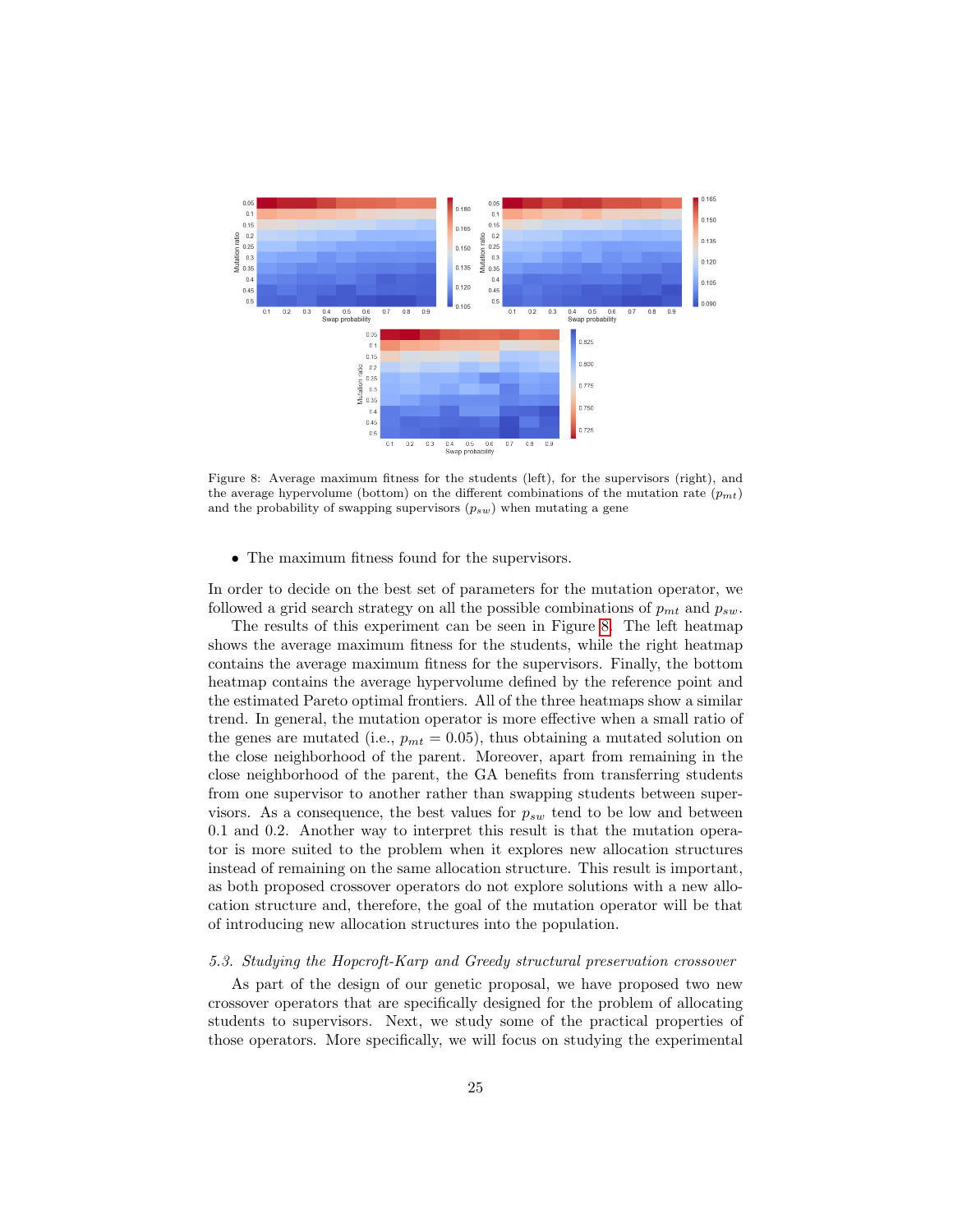<span id="page-25-0"></span>

Figure 9: Average time spent by the the Hopcroft-Karp and the greedy structural preservation crossover operators (left), and the average ratio of new genetic material (right) introduced by the greedy structural preservation operator with different number of students supervisors.

temporal cost of both crossover operators, as well as identifying the ratio of new genetic material introduced by the greedy structural preservation crossover operator.

In Section [4.3](#page-13-1) we studied the worst case temporal complexity of both genetic operators, with the greedy structural preservation operator having a complexity of  $\mathcal{O}(|\mathcal{S}|)$ , and the *Hopcroft-Karp* operator having a worst case complexity of  $\mathcal{O}(|\mathcal{S}|\sqrt{|\mathcal{S}|})$  and an expected average complexity of  $\Theta(|\mathcal{S}|log|\mathcal{S}|)$ . In the following experiment we study the experimental time complexity of both operators and corroborate their adherence to their expected complexities.

In this experiment, we ranged the number of students from 50 to 500 with steps of 50. The number of supervisors was set to one tenth of the number of students. The minimum and maximum supervision quotas of supervisors were set as described in the previous experiment. We generated one problem for each number of students. For each problem, we generated 1000 pairs of solutions that would become parents for the crossover operations. Then, for each number of students, we measured the average time taken by both crossover operators over the available pairs of solutions.

The results of this experiment can be found in the left graph in Figure [9.](#page-25-0) The graph shows the average time spent by the Hopcroft-Karp (blue dots) and the greedy structural preservation (red dots) operators over allocations with different number of students. The dot markers represent the experimental data collected from the experiment, while the lines show the best fitting functions for the experimental points. One can observe that the greedy structural preservation operator is generally faster than the *Hopcroft-Karp* operator, with the differences being greater as the number of students increases. This results is aligned with our initial expectations and the suggested temporal complexity for both operators, as the Hopcroft-Karp crossover was expected to behave at most as an  $\mathcal{O}(|\mathcal{S}| \log |\mathcal{S}|)$  algorithm. The best fitting function by least squares approximation for the Hopcroft-Karp operator is a nlogn linearithmic function, and the best fitting function for greedy structural preservation operator is, as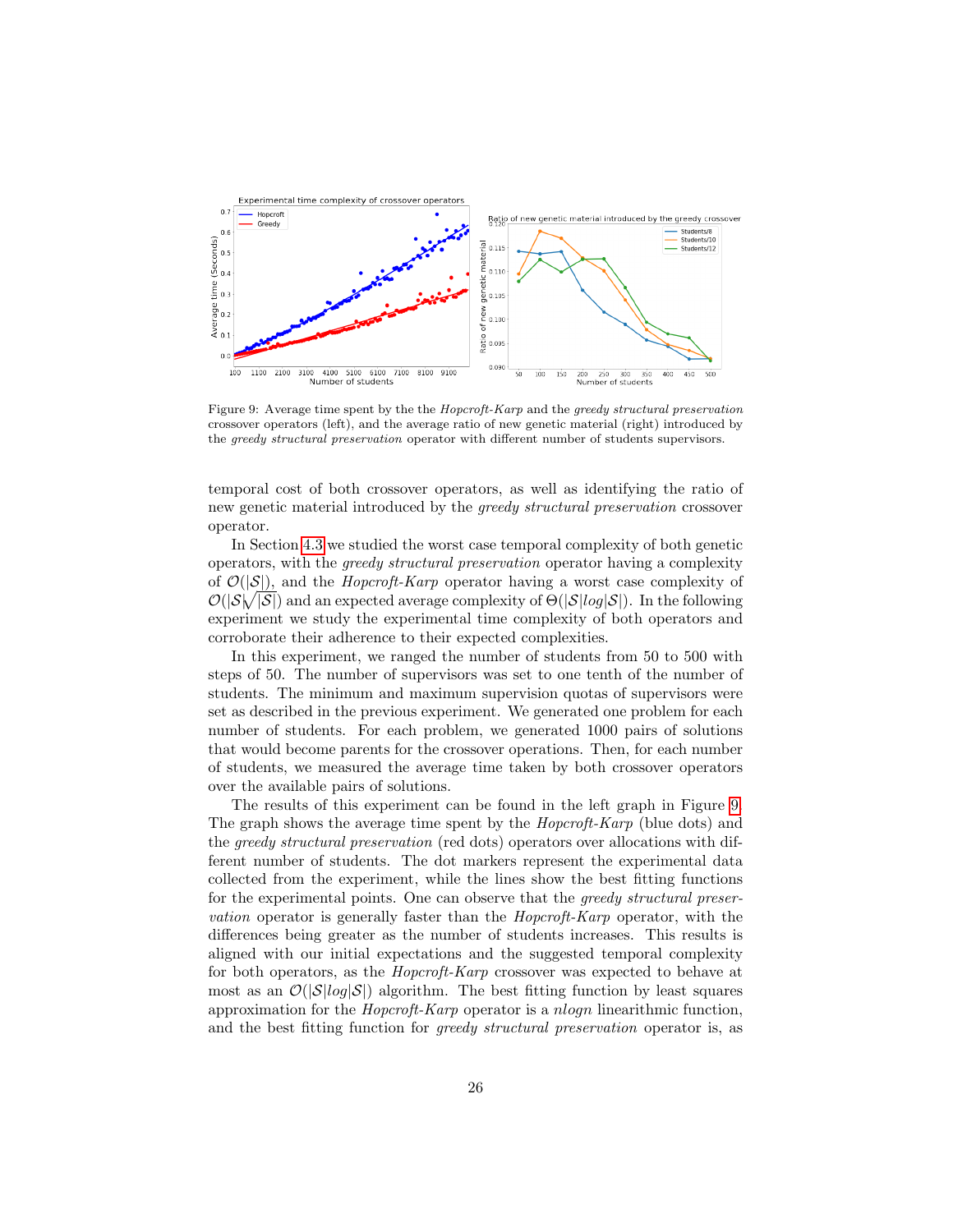expected, a linear function. This confirms our initial hypothesis with regards to the Hopcroft-Karp operator, with the average time being close to the case when the underlying graph is random and sparse bipartite. As a result, the operator can tackle larger problem sizes with a reasonable time, making it more applicable in a realistic context.

The next experiment that we carried out over our crossover operators has the aim of studying the ratio of new genetic material introduced by the *greedy* structural preservation operator. As it was mentioned, the operator preserves the structure of one of the two parents (i.e., the number of students allocated to each supervisor) but there may be some new genetic material that is not present in any of the two parents.

For this experiment, we ranged the number of students from 50 to 500 with steps of 50, and the number of supervisors was set to be either one eighth, one tenth, or one twelfth of the number of students. Again, the minimum and maximum capacities of supervisors were set as described in the other experiments. For each combination of number of students and number of supervisors we generated a random problem. Then, for each problem we generated again 1000 pairs of solutions to act as parents for the greedy structural preservation operator. For each combination of number of students and supervisors we measured the average ratio of new genetic material (i.e., number of new genes over the total number of genes) introduced by the operator over the 1000 crossover operations carried out.

The results of this experiment can be found in the right graph in Figure [9.](#page-25-0) The first observation that can be made is that, regardless of the proportion between the number of students and supervisors, the trend appreciated is similar and so is the average ratio of new genetic material introduced in the three scenarios. The ratio of new genetic material tends to become smaller as the size of the problem becomes larger, with the highest ratios found at small number of students. Despite these ratios being higher with smaller problems, they should not be considered as disruptive with respect to the original parents. In fact, the average ratio of new genetic material in the experiments ranges from approximately 9% to approximately 12% of the genes. Therefore, the new genetic material introduced by the operator only explores the close neighborhood of the genetic material of both parents. If the two parents have a good fitness, one can expect that the child will yield a similar or better fitness as only a small disruption is introduced in the original genetic material.

## 5.4. Optimizing the crossover operator

Once we carried out an initial study on the behavior of the crossover operators introduced in this article, we carried out an experiment to select the best crossover operator for the problem from the ones proposed in this work and some classic and well-known crossover operators. With that goal in mind, we devise the following experiment:

• We ranged the number of students from 50 to 150 with steps of 50, and we ranged the number of supervisors from 5 to 30 with steps of 5. All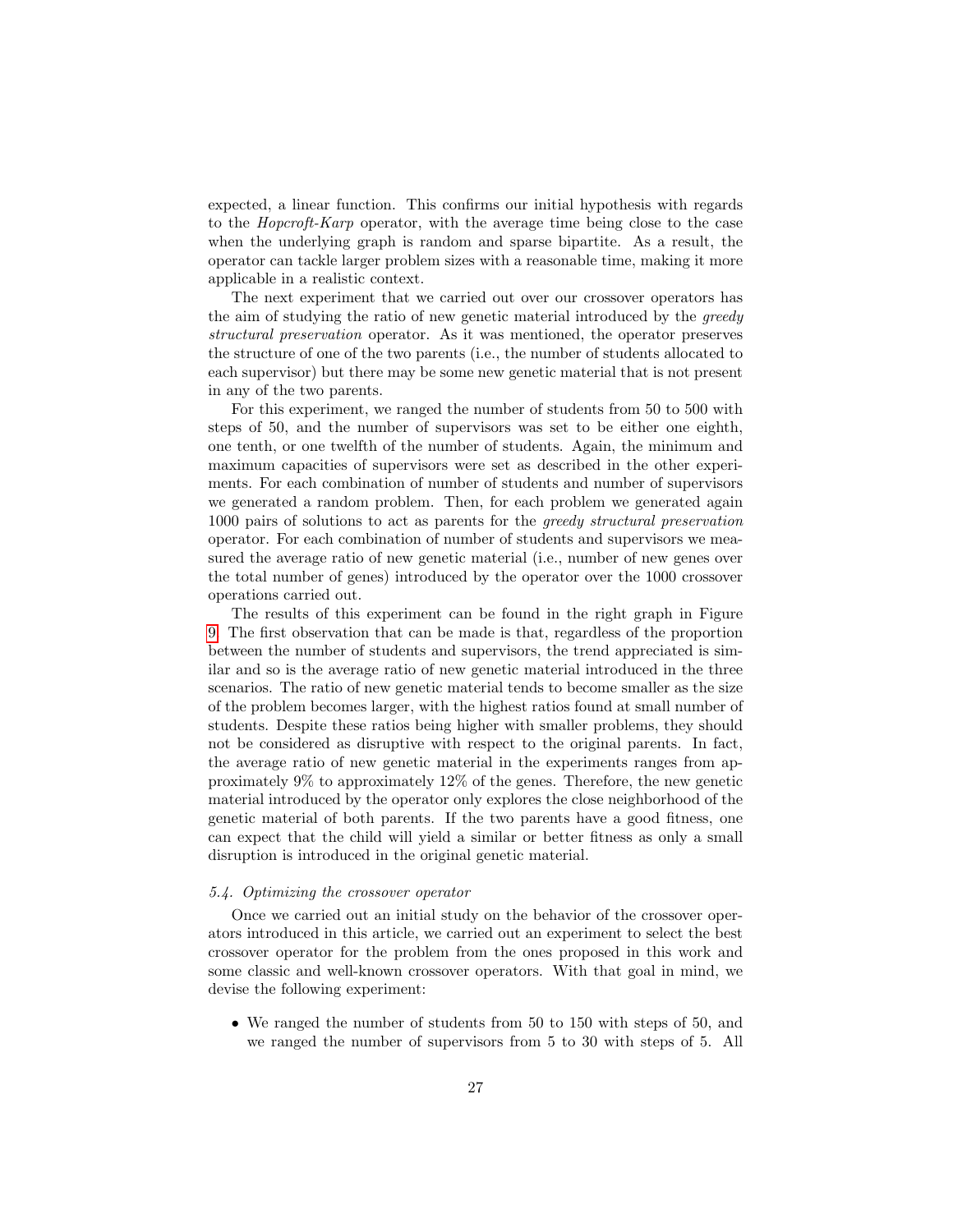of the student and supervisor profiles were selected from the collected dataset. The minimum workload of supervisors  $c_{i,min}$  was set to 1 student (i.e., a supervisor will advise at least one student) and the upper bound supervision quota  $c_{j,max}$  of each supervisor was generated from a uniform distribution  $U(4, 10)$ , guaranteeing that the sum of all supervisors upper bound quotas exceeded in 10, 15, or 20% the total number of students. For each combination of number of students, number of supervisors, and upper bound supervision quotas we generated 5 different problems. This gives a total of  $3 \times 6 \times 3 \times 5 = 270$  different problems.

- The mutation operator was set with a mutation ratio  $p_{mt} = 0.05$  and the probability of carrying out a swap operation in a gene to be mutated was set to  $p_{sw} = 0.2$ . These values were found to be one of the best performing in the first experiment.
- We tested the performance of the *Hopcroft-Karp*, the greedy structural preservation, the uniform [\[26\]](#page-33-9), and the 8-point<sup>[5](#page-27-0)</sup> [\[27\]](#page-33-10) crossover operators.
- The rest of the parameters were adjusted in the same way as defined in the experiment carried out to optimize the mutation operator.

Similarly to the first experiment, we employed the S-metric, the best fitness found for the students, and the best fitness found for the supervisors as metrics to assess the quality of the different configurations. The results of this experiment can be observed in Table [1.](#page-28-0) This table contains 4 sub-tables that describe the performance of the different crossover operators on the problem set.

The first subtable in Table [1](#page-28-0) summarizes the performance of the genetic algorithm configured with the proposed crossover operators plus the uniform and 8-point crossover operator. At a first glance, one can observe that the greedy structural preservation operator tends to outperform the rest of crossover op-erators for all of the metrics. A one-sided Mann-Whitney test<sup>[6](#page-27-1)</sup> comparing the performance of the aforementioned crossover operator with the individual performance of each of the other three crossover operators was carried out to assess the statistical significance of the results. The test suggests that the *greedy struc*tural preservation operator outperforms the rest of the crossover operators for the S-Metric (i.e., the quality of the estimated Pareto frontier, to be minimized), and the best utility found for the supervisors. With regards to the best utility found for the students, the greedy structural preservation operator was also the best performing operator, although this time we could not find statistical differences with the uniform crossover. Another interesting point that should be raised is that the *Hopcroft-Karp* crossover tends to be amongst the worst performing operators from the set. Despite the similarities between the greedy structural preservation and the Hopcroft-Karp operator, the results suggest that

<span id="page-27-0"></span><sup>5</sup>This value of k was found to perform the best for the problems at hand

<span id="page-27-1"></span> $6\alpha = 0.05$ , with the alpha values adjusted with the Bonferroni-Holm correction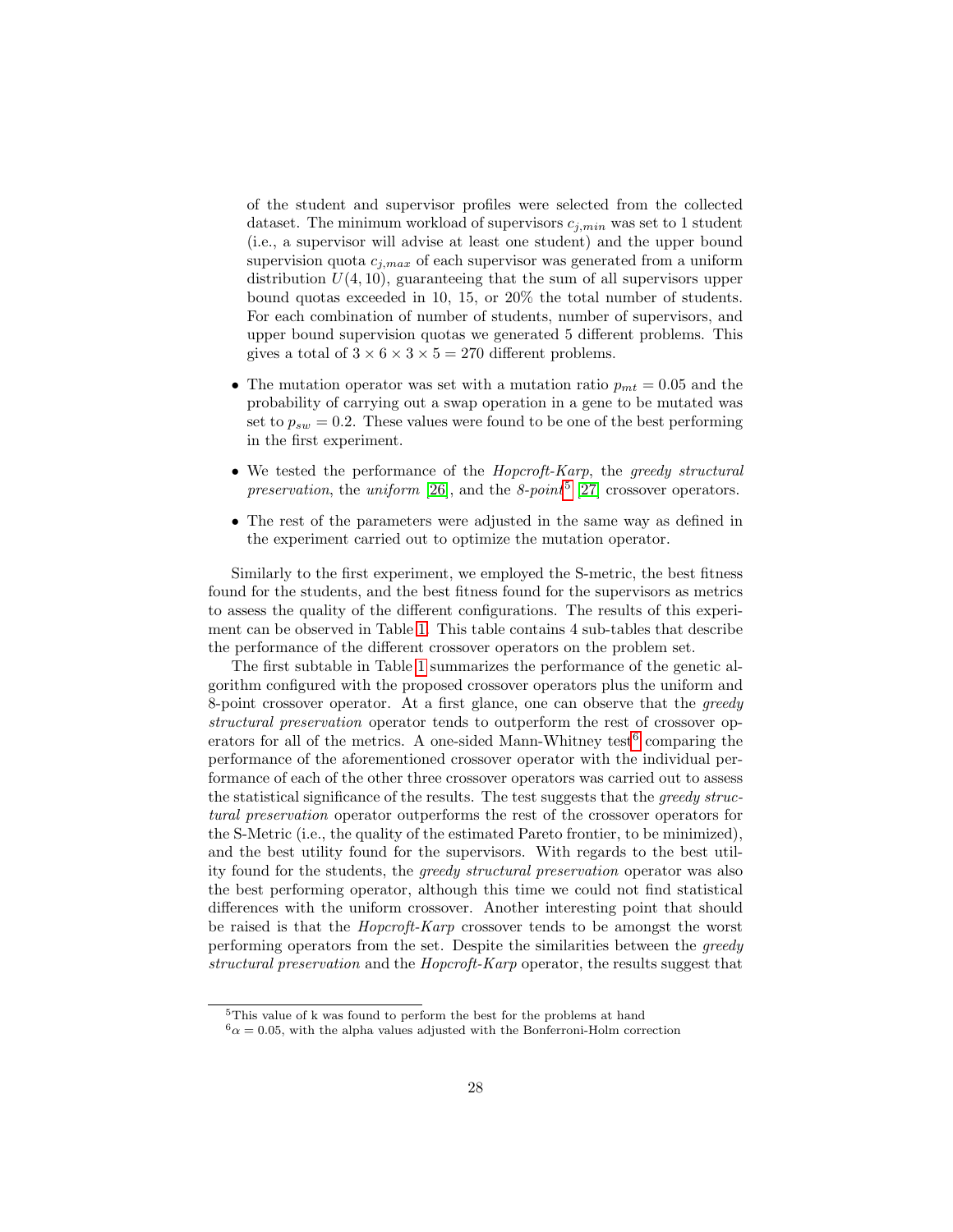<span id="page-28-0"></span>

|                      | Hopcroft       | Greedy       | Uniform        | 8-point        |
|----------------------|----------------|--------------|----------------|----------------|
| S-Metric             | 0.620          | 0.604        | 0.614          | 0.620          |
| Best F. Stu          | 0.238          | 0.245        | 0.244          | 0.239          |
| Best F. Sup.         | 0.230          | 0.242        | 0.231          | 0.227          |
|                      |                |              |                |                |
| S-Metric             | Hoperoft       | Greedy       | Uniform        | 8-point        |
| $ \mathcal{S}  = 50$ | $22\%$         | 30%          | 30%            | 17%            |
|                      | 0.626          | 0.624        | 0.625          | 0.626          |
| $ S  = 100$          | 12%            | 62%          | 15%            | 10%            |
|                      | 0.613          | 0.600        | 0.608          | 0.613          |
| $ S  = 150$          | 7%             | 89%          | $4\%$          | $0\%$          |
|                      | 0.621          | 0.588        | 0.607          | 0.620          |
| $F.$ Stu             | Hopcroft       | Greedy       | Uniform        | 8-point        |
| $ \mathcal{S} =50$   | 19%            | 19%          | 33%            | 29%            |
|                      |                | 0.248        | 0.249          | 0.248          |
|                      | 0.248          |              |                |                |
|                      | 3%             | 45%          | 44%            | $7\%$          |
| $ S  = 100$          | 0.240          | 0.247        | 0.246          | 0.242          |
|                      | $1\%$          | 60%          | 38%            | $1\%$          |
| $ S  = 150$          | 0.226          | 0.239        | 0.236          | 0.227          |
|                      |                |              |                |                |
| $F.$ Sup             | Hopcroft       | Greedy       | Uniform        | 8-point        |
|                      | 20%            | 69%          | 5%             | 5%             |
| $ \mathcal{S}  = 50$ | 0.228          | 0.230        | 0.226          | 0.226          |
|                      | $4\%$          | 96%          | $0\%$          | $0\%$          |
| $ S  = 100$          | 0.233          | 0.243        | 0.232          | 0.229          |
| $ S  = 150$          | $1\%$<br>0.230 | 99%<br>0.251 | $0\%$<br>0.234 | $0\%$<br>0.226 |

Table 1: The performance of the crossover operators on the S-Metric, the best fitness found for the students, and the best fitness found for the supervisors over all of the problem sets (top), and detailed over different problem sets (middle and bottom).

the ratio of new genetic material introduced by the greedy structural preservation crossover is beneficial for the problem at hand. In addition to this, the temporal complexity of the operator is lower than the Hopcroft-Karp operator, making it more appropriate for this problem.

The other three subtables offer a more detailed view on the performance of the crossover operators with problems of different size. Each cell represents the performance of a given crossover operators with the problems of a given size. The performance is summarized in the form of the average over the different problems of that size, and the percentage of the problems of that size for which the crossover operator outperform the other operators. A closer look at the three subtables suggests that for the smaller problem instances (i.e., 50 students) the four crossover operators tends to perform similarly. As the problem size increases, so does the difference between the greedy structural preservation crossover and the rest of the operators. For the larger problem instances, the proposed crossover operator is the best performing operator for all of the metrics. It should be highlighted that this is particularly true for the S-Metric and the best fitness found for the supervisors, as the operator was found to outperform the other three for 89% and 99% of the cases respectively. This indicates that the greedy structural preservation operator is more suited for larger problem instances, making it the best choice overall from the studied set.

## 5.5. Studying the optimality of the genetic algorithm

In the previous subsection we have studied the individual performance of each of the configurable components of the GA. These studies only aimed at selecting the best possible configuration, but they did not focus on studying whether or not obtained solutions could be considered as good for the problem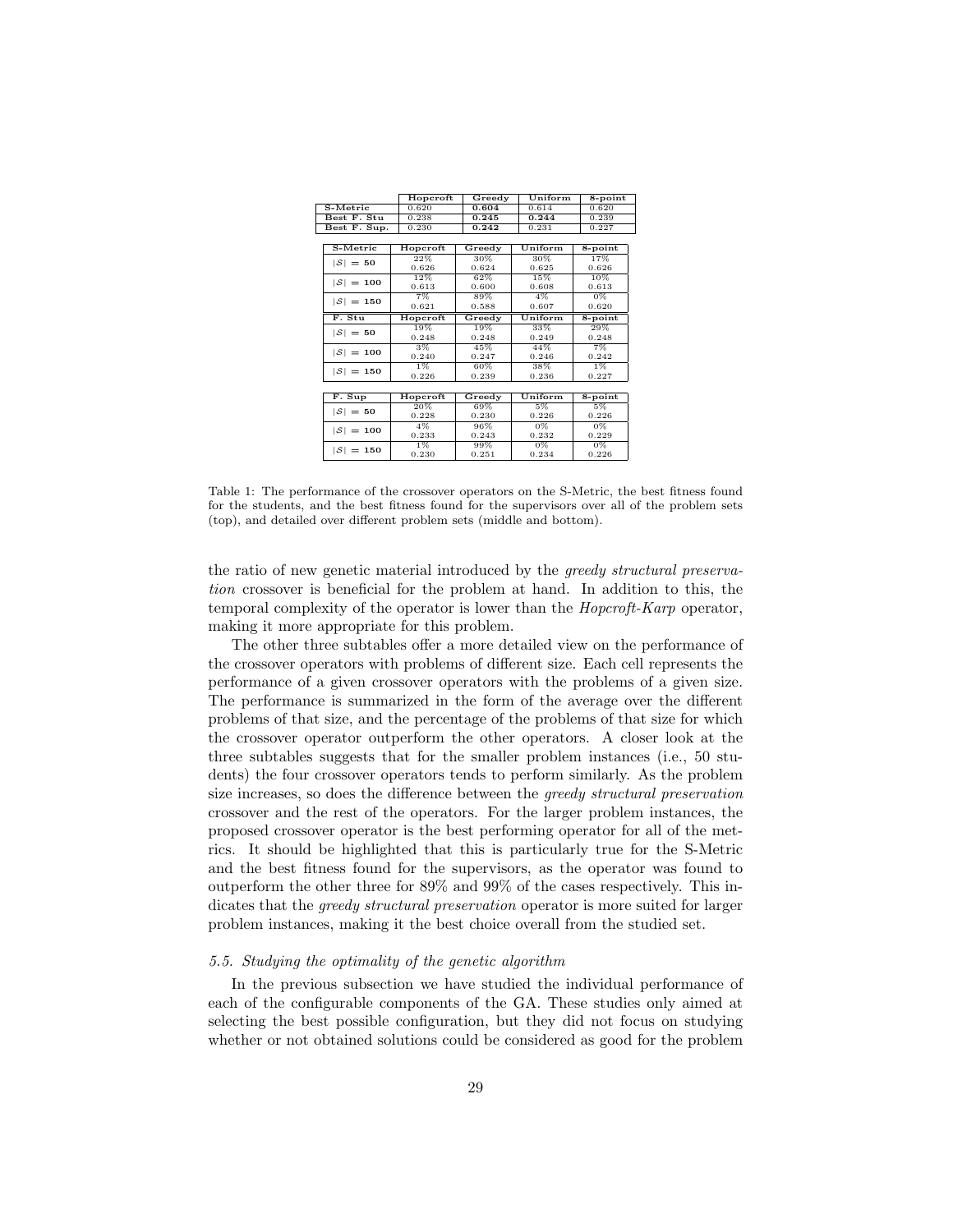|                             | F. Students | F. Supervisors |
|-----------------------------|-------------|----------------|
| Supervision capacity<br>165 | 89.5%       | 93.4%          |
| Supervision capacity<br>172 | 88.3%       | 93.2%          |
| Supervision capacity<br>180 | 88.1%       | 94.9%          |

<span id="page-29-0"></span>Table 2: Average percentage of optimality obtained by the proposed genetic algorithm for the best fitness of the students, and the best fitness of the supervisors

at hand. In this section we focus on comparing the quality of the solutions found with the optimal solution found by global optimal optimization methods. More specifically, we analyze the optimality of the best fitness found for the students, and the optimality of the best fitness found for the supervisors in the genetic algorithm. In this experiment, we focus on the largest problem instances, as metaheuristics tend to degrade their performance with the size of the problem. More specifically, the experiments were designed as follows:

- The number of students was set at 150, and the number of supervisors was set at 30. All of the student and supervisor profiles were selected from the collected dataset. The minimum workload of supervisors  $c_{j,min}$ was set to 1 student (i.e., a supervisor will advise at least one student) and the upper bound supervision quota  $c_{j,max}$  of each supervisor was generated from a uniform distribution  $U(4, 10)$ , guaranteeing that the sum of all supervisors upper bound supervision quotas exceeded in 10, 15, or 20% the total number of students. For each combination of number of students, number of supervisors, and maximum upper bound we generated 5 different problems. This gives a total of  $3 \times 5 = 15$  different problems.
- We selected the *greedy structural preservation* as the crossover operator for the GA.
- The stop criteria was changed to keep running iterations in the GA unless the S-Metric of the estimated Pareto optimal frontier has not improved in 20 iterations. At that point, we consider that the GA has converged.
- Given a particular problem instance, the best possible solution for the students and for the supervisors were calculated executing two different optimization problems on BARON [\[28\]](#page-33-11). BARON is a state-of-the-art global non-convex optimization algorithm that supports constrained and pure integer optimization problems.
- The rest of the parameters were adjusted in the same way as defined in the previous experiment.

The main results of this experiment can be found in Table [2.](#page-29-0) The table depicts the average percentage of optimality obtained for the best solution found for the students, and the best solution found for the supervisors by the GA. As it can be observed, the average percentage of optimality of the best solution for the students ranges from 88 to 89% of the best fitness, while it ranges from 93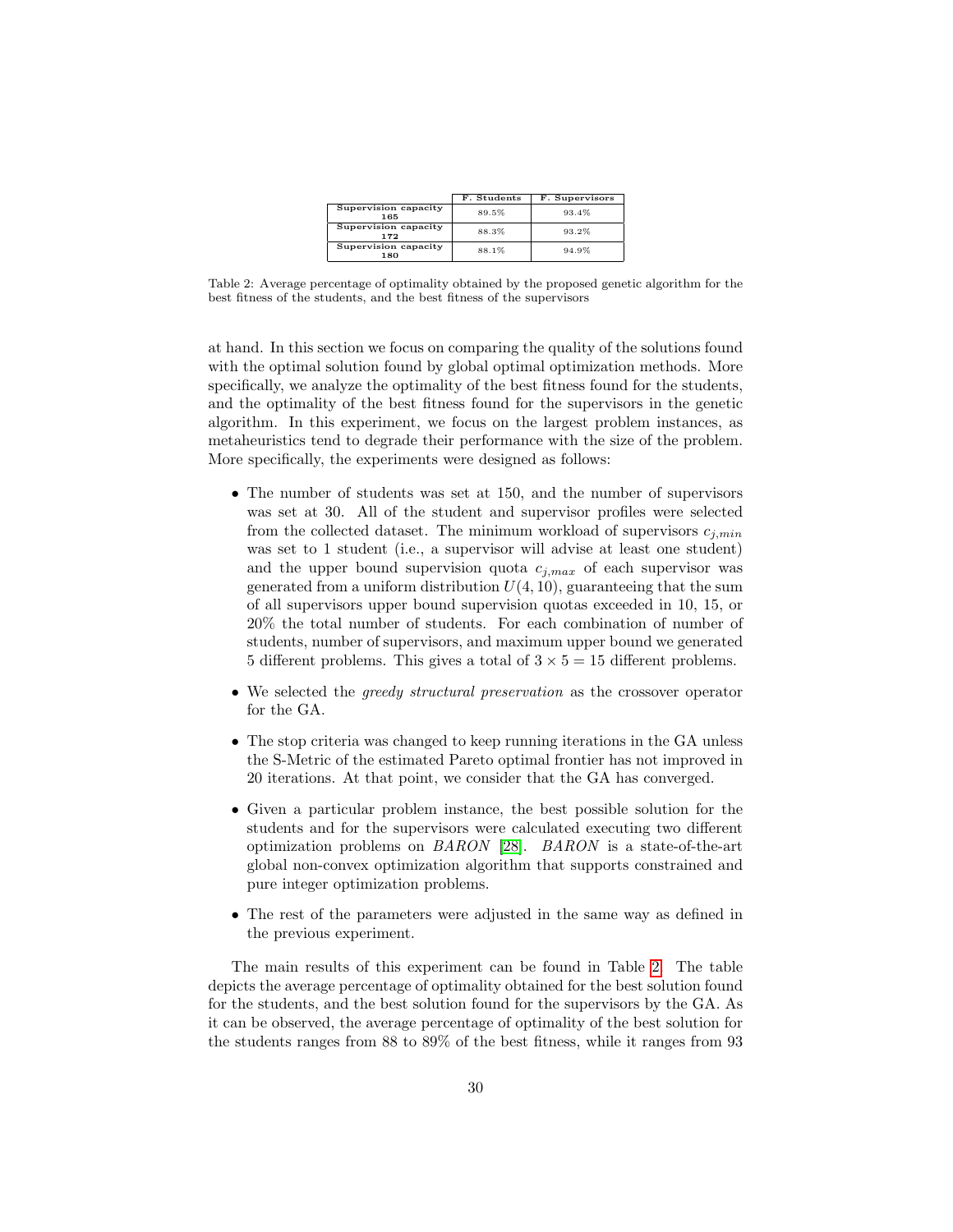<span id="page-30-1"></span>

Figure 10: Convergence of the GA for an optimization problem with 180 students and 30 supervisors. The left graph shows the convergence of the best solution found for the students, the middle graph depicts the convergence of the best solution found for the supervisors, while the right graph shows the convergence of the S-Metric for the estimated Pareto optimal frontier.

to 94% for the best solution for the supervisors. These results indicate that the Pareto optimal frontier obtained by the GA contains solutions that are close to both the optimal solution for the students and the optimal solution for the supervisors. The gradual convergence of the GA for a particular problem can be observed in Figure [10.](#page-30-1) As it is observable, the initial population of the GA is far from the optimal solutions (i.e., optimal solution for the students, optimal solution for the supervisors, and the distance to the reference point  $(1,1)$  in the S-Metric). As several iterations are undertaken, the GA gradually converges towards solutions that are closer to the optimal values.

Moreover, it should be highlighted that the Python implementation of the GA obtained these estimations in an average of 247 seconds, while BARON took approximately 1020 seconds per non-linear optimization problem and only obtaining a single solution each time. Not only the estimated frontier contains solutions that are close to the optimal one for both the students and the supervisors, but these are obtained in a reasonable amount of time compared to the exact method. Nevertheless, it should be considered that our approach aims for obtaining a Pareto optimal frontier, and the exact method computes a single solution. The former is preferred from the point of view of a human decision maker with possibly uncertain preferences. In addition, the GA was capable of providing an average of 27 solutions in the estimated Pareto optimal frontier, which also provides with diversity to the human decision maker.

## <span id="page-30-0"></span>6. Conclusions

In this article we have proposed a multiobjective genetic approach for the student-supervisor allocation. This optimization problem is a subclass of the student-project allocation problem. Given the hardness of the matching problem, we have opted for a metaheuristic approach with that ability to take multiple objectives into consideration. More specifically, we take into consideration the students' preferences with regards to research/project topics, as well as the lecturers' preferences with regards to topics, which does not require the massive proposal of projects prior to the allocation, and it avoids providing explicit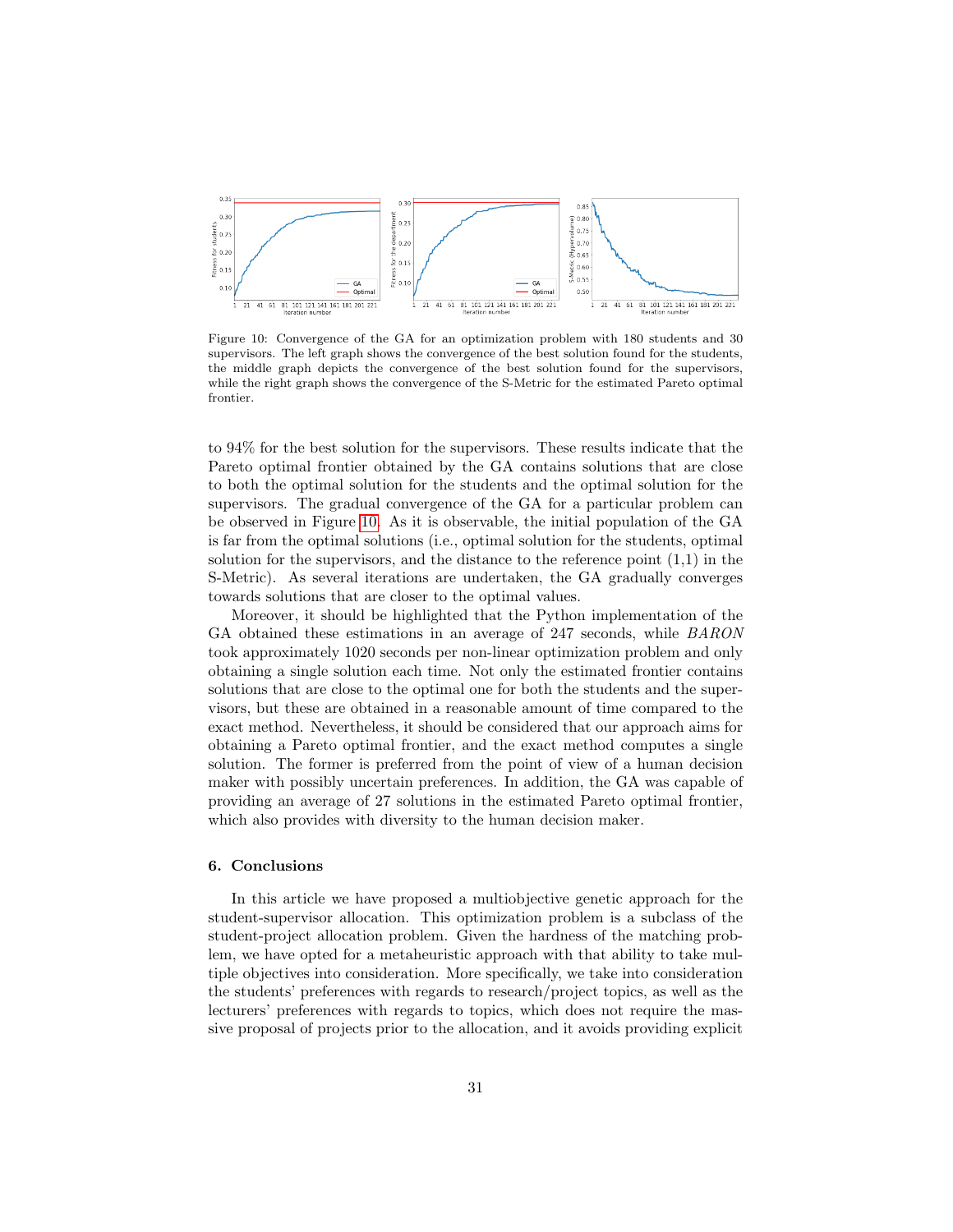preferences on students as that may be regarded as a discriminatory practice. Furthermore, the genetic algorithms takes into consideration the constraints of the department in the form of lower and upper supervision quotas for lecturers, and attempts to provide a balanced workload allocation for lecturers.

For this purpose, we have taken a Pareto optimal genetic scheme that aims to provide human decision makers with trade-off opportunities. The genetic algorithm employs a new mutation operator that can offer either explore the structure of the allocation (i.e., the number of students supervised by each lecturer) and the allocation itself. In addition, two new crossover operators have been specifically designed for the student-supervisor allocation problem: the Hopcroft-Karp crossover operator, and the greedy structural preservation operator. Both aim to preserve the allocation structure of one of the parents, the difference being that the *Hopcroft-Karp* crossover preserves also the original genetic material from parents, while the greedy structural preservation crossover may introduce new genetic material. The theoretical and empirical complexity of both operators has been studied, with the complexity of the former operator being linearithmic, and the complexity of the latter being linear. The genetic algorithm has been tested with real data collected from the student-supervisor allocation process at Coventry University. The results show that (i) the mutation operator benefits from giving more importance to exploring the structure of the allocation; (ii) the greedy structural preservation operator outperforms classic crossover operators for the problem at hand; (iii) and that the genetic algorithm is capable of providing solutions that are very close to the optimal solutions in a limited span of time, even for large problem instances.

## Acknowledgements

This work is partially supported by funds of the Faculty of Engineering and Computing at Coventry University, and funds from EU ICT-20-2015 Project SlideWiki granted by the European Commission.

## References

## References

- <span id="page-31-0"></span>[1] A. A. Anwar, A. Bahaj, Student project allocation using integer programming, IEEE T. Educ. 46 (3) (2003) 359–367.
- <span id="page-31-1"></span>[2] P. R. Harper, V. de Senna, I. T. Vieira, A. K. Shahani, A genetic algorithm for the project assignment problem, Comput. Oper. Res. 32 (5) (2005) 1255–1265.
- <span id="page-31-2"></span>[3] D. J. Abraham, R. W. Irving, D. F. Manlove, Two algorithms for the student-project allocation problem, Journal of Discrete Algorithms 5 (1) (2007) 73–90.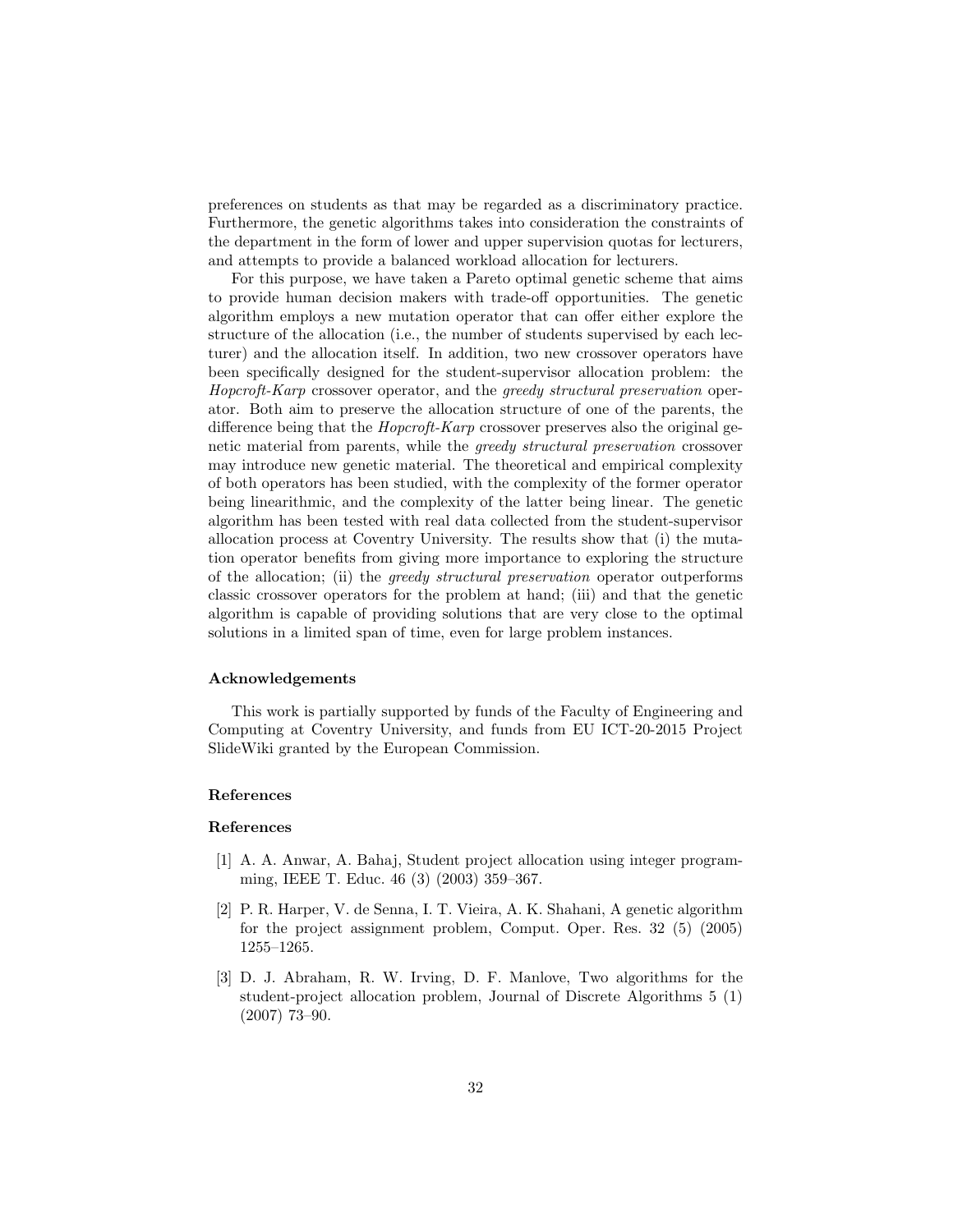- <span id="page-32-0"></span>[4] D. F. Manlove, G. O'Malley, Student-project allocation with preferences over projects, Journal of Discrete Algorithms 6 (4) (2008) 553–560.
- <span id="page-32-1"></span>[5] D. Srinivasan, L. Rachmawati, Efficient fuzzy evolutionary algorithm-based approach for solving the student project allocation problem, IEEE T. Educ. 51 (4) (2008) 439–447.
- <span id="page-32-2"></span>[6] L. Pan, S. Chu, G. Han, J. Z. Huang, Multi-criteria student project allocation: A case study of goal programming formulation with dss implementation, in: 8th International Symposium on Operations Research and Its Applications, 2009, pp. 75–82.
- <span id="page-32-3"></span>[7] M. M. El-Sherbiny, Y. M. Ibrahim, An artificial immune algorithm with alternative mutation methods: applied to the student project assignment problem, in: International conference on innovation and information management (ICIIM2012), Chengdu, China, 2012.
- <span id="page-32-4"></span>[8] K. Iwama, S. Miyazaki, H. Yanagisawa, Improved approximation bounds for the student-project allocation problem with preferences over projects, Journal of Discrete Algorithms 13 (2012) 59–66.
- <span id="page-32-5"></span>[9] A. Kwanashie, R. W. Irving, D. F. Manlove, C. T. Sng, Profile-based optimal matchings in the student/project allocation problem, in: International Workshop on Combinatorial Algorithms, Springer, 2014, pp. 213–225.
- <span id="page-32-6"></span>[10] A. Kwanashie, Efficient algorithms for optimal matching problems under preferences, Ph.D. thesis, University of Glasgow (2015).
- <span id="page-32-7"></span>[11] H. O. Salami, E. Y. Mamman, A genetic algorithm for allocating project supervisors to students, Int. J. of Intelligent Systems and Applications 8 (10) (2016) 51.
- <span id="page-32-8"></span>[12] F. Cooper, D. Manlove, A 3/2-approximation algorithm for the studentproject allocation problem, in: LIPIcs-Leibniz International Proceedings in Informatics, Vol. 103, Schloss Dagstuhl-Leibniz-Zentrum fuer Informatik, 2018.
- <span id="page-32-9"></span>[13] M. Chiarandini, R. Fagerberg, S. Gualandi, Handling preferences in student-project allocation, Annals of Operations Research (2018) 1–40.
- <span id="page-32-10"></span>[14] P. Biró, T. Fleiner, R. W. Irving, D. F. Manlove, The college admissions problem with lower and common quotas, Theor. Comput. Sci. 411 (34-36) (2010) 3136–3153.
- <span id="page-32-11"></span>[15] K. Hamada, K. Iwama, S. Miyazaki, The hospitals/residents problem with quota lower bounds, in: European Symposium on Algorithms, Springer, 2011, pp. 180–191.
- <span id="page-32-12"></span>[16] K. Hamada, K. Iwama, S. Miyazaki, The hospitals/residents problem with lower quotas, Algorithmica 74 (1) (2016) 440–465.